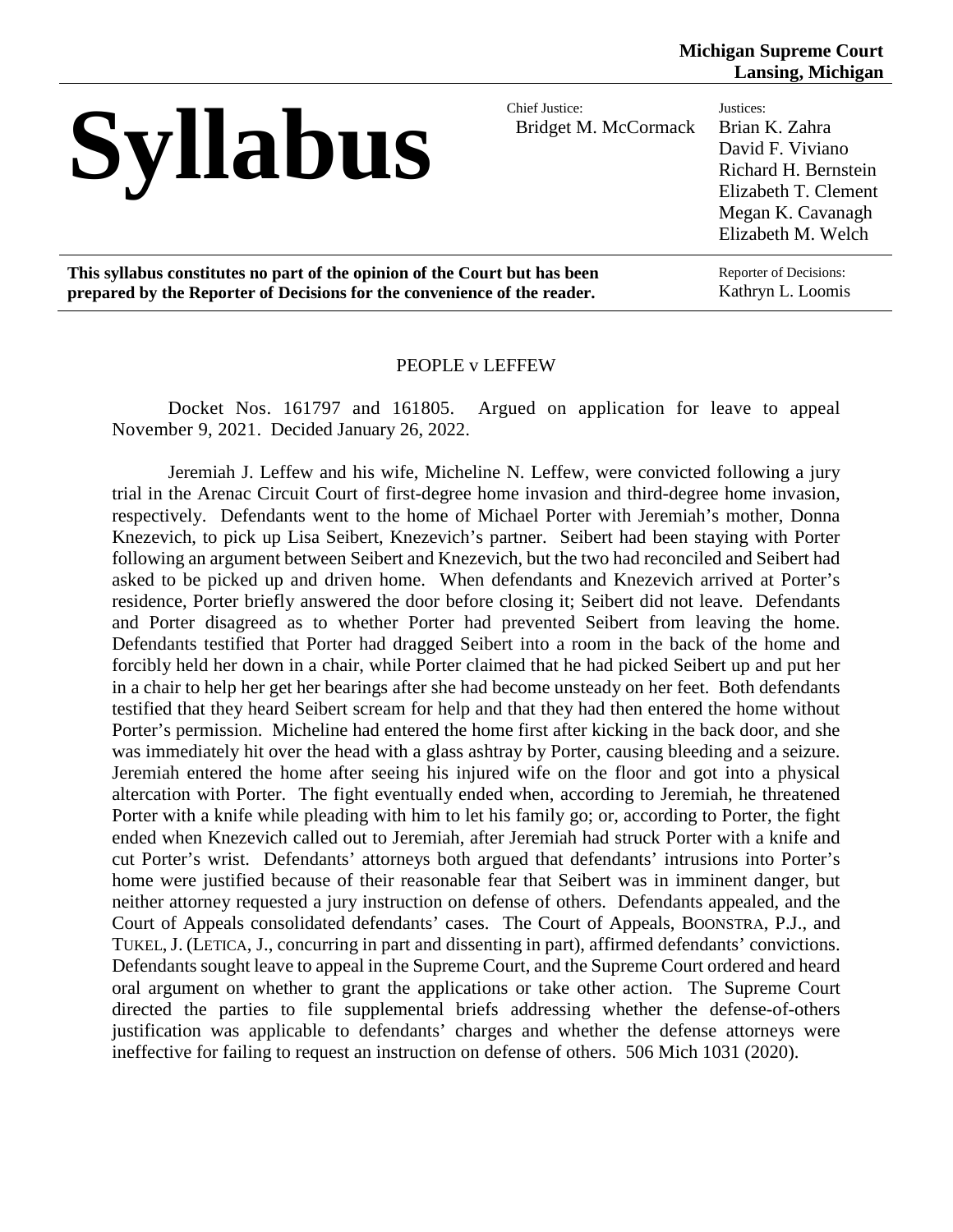In a unanimous opinion by Chief Justice MCCORMACK, the Supreme Court, in lieu of granting leave to appeal, *held* :

Defendants were prejudiced and received ineffective assistance of counsel when their attorneys failed to request a jury instruction on the defense of others, and defendants were entitled to a new trial.

1. Under the defense-of-others doctrine, a person may use force in defense of another when they reasonably believe that the other is in immediate danger of harm and force is necessary to prevent the harm; deadly force is permissible to repel an attack that reasonably appears deadly. Although the Court of Appeals expressed skepticism that defense of others, which was traditionally used to excuse assaultive conduct, was available as a defense to a nonassaultive offense, Michigan courts have recognized the application of defense of others to nonassaultive crimes, including in *People v Dupree*, 486 Mich 693 (2010). *Dupree* held that self-defense was applicable to the nonassaultive offense of being a felon in possession of a firearm. The Court of Appeals distinguished *Dupree* on the basis that it was decided before the effective date of the Self-Defense Act (SDA), MCL 780.971 *et seq*. But this analysis misread *Dupree* and the SDA. The act expanded the ability to invoke the affirmative defenses of self-defense and defense of others. Section 4 of the act, MCL 780.974, specifically preserves the common-law right of an individual to use force in self-defense or in defense of another person, and § 2, MCL 780.792, removes the traditional common-law duty to retreat so long as the person asserting the affirmative defense was not committing a crime and had the legal right to be where they were when they used force. Although § 2 could appear to preclude defendants' rights to assert defense of others because they entered Porter's home without his permission, § 2 was not relevant here because it is a statutory precondition to standing one's ground under the SDA, which is a right that defendants did not invoke. The applicability of defense of others must be determined on the particular facts of each case, not on the charges brought by the prosecution, and defense of others was available in this case to defendants in response to the nonassaultive home-invasion charges.

2. Criminal defendants have the constitutional right to present a defense, and instructional errors that directly affect a defendant's theory of defense can infringe upon this right. However, an affirmative-defense instruction is not automatically given upon request, and a defendant has the burden of producing some evidence from which the jury could conclude that the essential elements of the defense are present. The defendant's burden is not heavy, and an instruction on the theory of defense must be given even when the evidence presented by the defendant in support of the theory is weak or of doubtful credibility. In this case, defendants put forward "some evidence" that they reasonably believed their entry into Porter's home was necessary to prevent harm to Seibert, and Jeremiah testified that he also acted to protect his wife after she entered the home and was injured by Porter. Indeed, defendants' trial strategy turned on a defense-of-others theory, and attorneys for both defendants presented evidence and arguments leading the jury toward an acquittal under a defense-of-others theory but then failed to request an instruction in support of the theory. The failure of the attorneys to request the instruction was objectively unreasonable.

3. Error does not result from the omission of a jury instruction as long as the instructions as a whole cover the substance of the missing instruction. Micheline's jury was instructed that it could only convict her if it found that she had destroyed Porter's property "knowing that it was wrong, without just cause or excuse." The Court of Appeals concluded that the lack of a defense-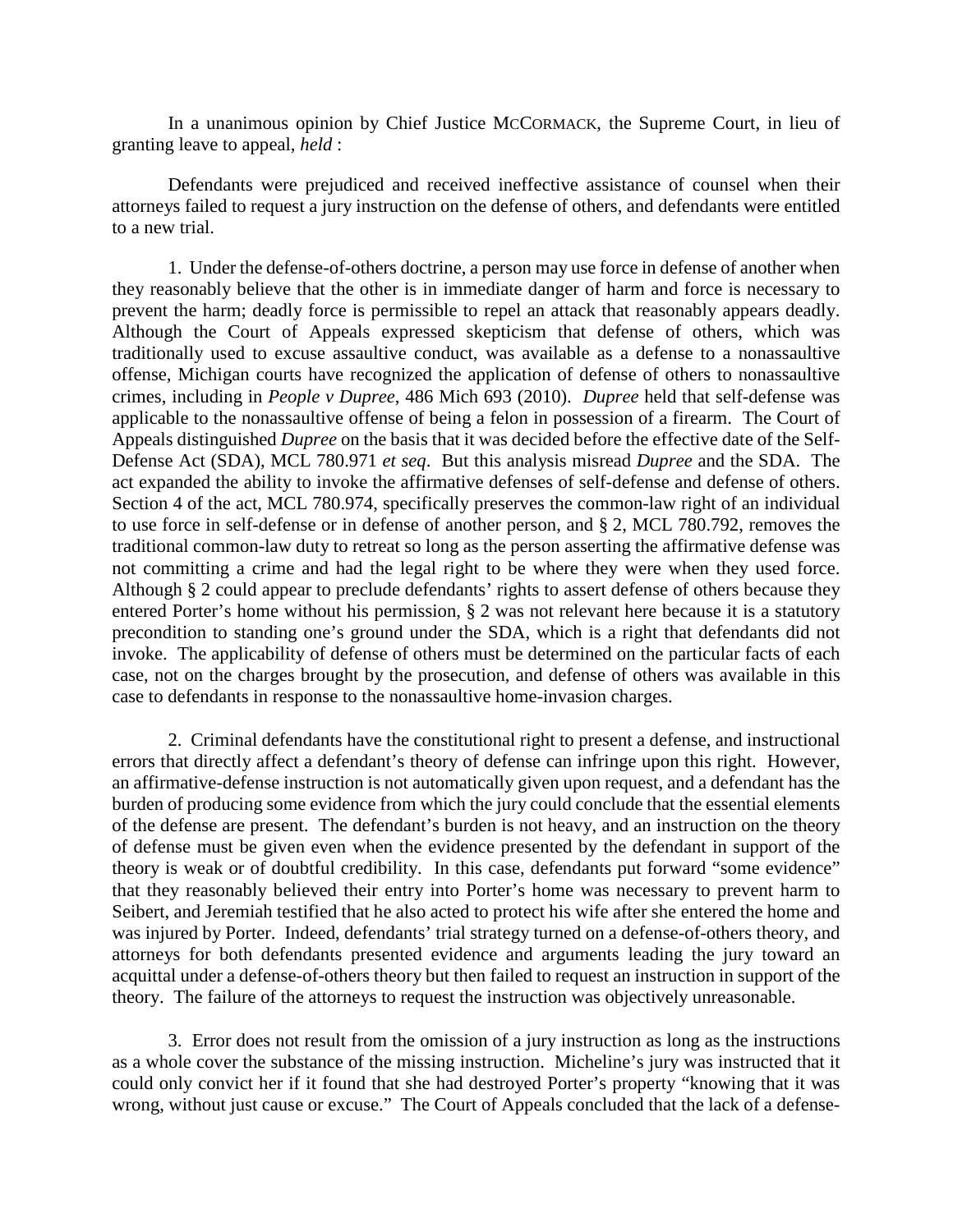of-others instruction did not prejudice Micheline because the verdict indicated that the jury rejected the theory that she was justified in her actions and a defense-of-others instruction would not have altered the jury's conclusion. However, if defense counsel had requested a defense-of-others instruction, the trial court would have explained to the jury, in part, that if Micheline had acted in lawful defense of others, her actions were justified and she was not guilty of home invasion. Further, the "without just cause or excuse" language in the instruction for malicious destruction of property offered no guidance about what constituted "just cause or excuse" and was inadequate to explain why Micheline's conduct could be excused. The defense-of-others instruction would have explained to the jury that the circumstances described by Micheline were defined as just cause under the law, and the jury could then have decided whether the prosecution proved beyond a reasonable doubt that Micheline's belief that her conduct was necessary to protect Seibert was not reasonable. A defense-of-others instruction also would have provided jurors a framework for how to judge Micheline's conduct given the differing accounts of the incident. Specifically, the instruction would have explained that the jury could consider how the circumstances had appeared to Micheline at the time of the incident and that as long as her belief was reasonable and honest, it did not matter if Seibert had not, in fact, been facing imminent, unlawful force. There was a reasonable probability that the jurors concluded that Seibert was not in imminent danger without understanding that what was important was Micheline's perspective. Similarly, the instructions given to Jeremiah's jury for first-degree home invasion and felonious assault did not inform the jury that the law excused Jeremiah's conduct if he reasonably and honestly believed that Seibert or Micheline was in danger. This omission was prejudicial, and moreover, Jeremiah conceded the elements of the home-invasion charge on the basis of his argument that he was acting to protect others. If the jury had been told that the law supported his defense, a different outcome was reasonably probable.

4. The Court of Appeals improperly concluded that defense of others was not available to Jeremiah because he was the initial aggressor. To reach this conclusion, the Court of Appeals credited Porter's testimony over Jeremiah's, which was a question for the jury to decide. The relevant question was whether Jeremiah had put forward "some evidence" that he had acted in defense of others and was not the initial aggressor. Given Jeremiah's claim that he had acted to defend Micheline after Porter smashed an ashtray on her head, the jury could have considered Porter's conduct to be the initial act of aggression. Regarding the felonious-assault charge, whether Jeremiah reasonably and honestly believed that his wife was in imminent danger when he gained possession of the knife presented a closer question. But Jeremiah's testimony that he had picked up the knife and pleaded with Porter to let them go, after observing his severely injured wife, could have allowed a jury to find that he reasonably and honestly believed that he needed to use force to protect Micheline.

5. As with the home-invasion charge, Jeremiah conceded the elements of felonious assault but claimed that he took these actions to defend Seibert and Micheline. The lack of a defense-ofothers instruction denied the jury an avenue to an acquittal because it was not informed that the law excused Jeremiah's conduct if his belief that his loved ones were in danger was honest and reasonable. Therefore, Jeremiah was prejudiced by his attorney's failure to request a defense-ofothers instruction for his felonious-assault charge.

Reversed and remanded for a new trial.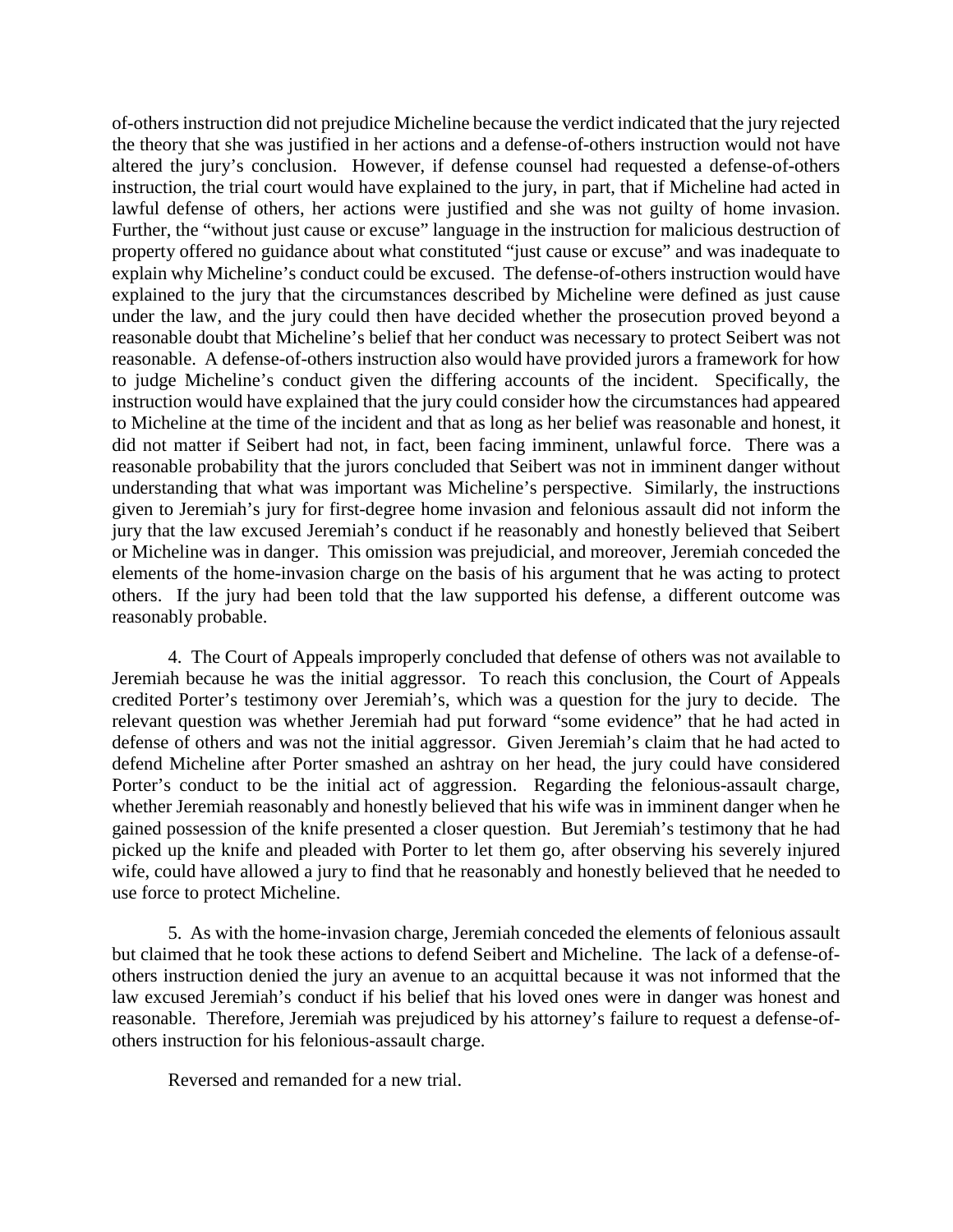# **OPINION** Bridget M

Bridget M. McCormack

**Lansing, Michigan** Justices: Brian K. Zahra

**Michigan Supreme Court**

David F. Viviano Richard H. Bernstein Elizabeth T. Clement Megan K. Cavanagh Elizabeth M. Welch

FILED January 26, 2022

## STATE OF MICHIGAN

## SUPREME COURT

## PEOPLE OF THE STATE OF MICHIGAN

Plaintiff-Appellee,

v No. 161797

MICHELINE NICOLE LEFFEW,

Defendant-Appellant.

PEOPLE OF THE STATE OF MICHIGAN

Plaintiff-Appellee,

v No. 161805

JEREMIAH JAMES LEFFEW,

Defendant-Appellant.

BEFORE THE ENTIRE BENCH

MCCORMACK, C.J.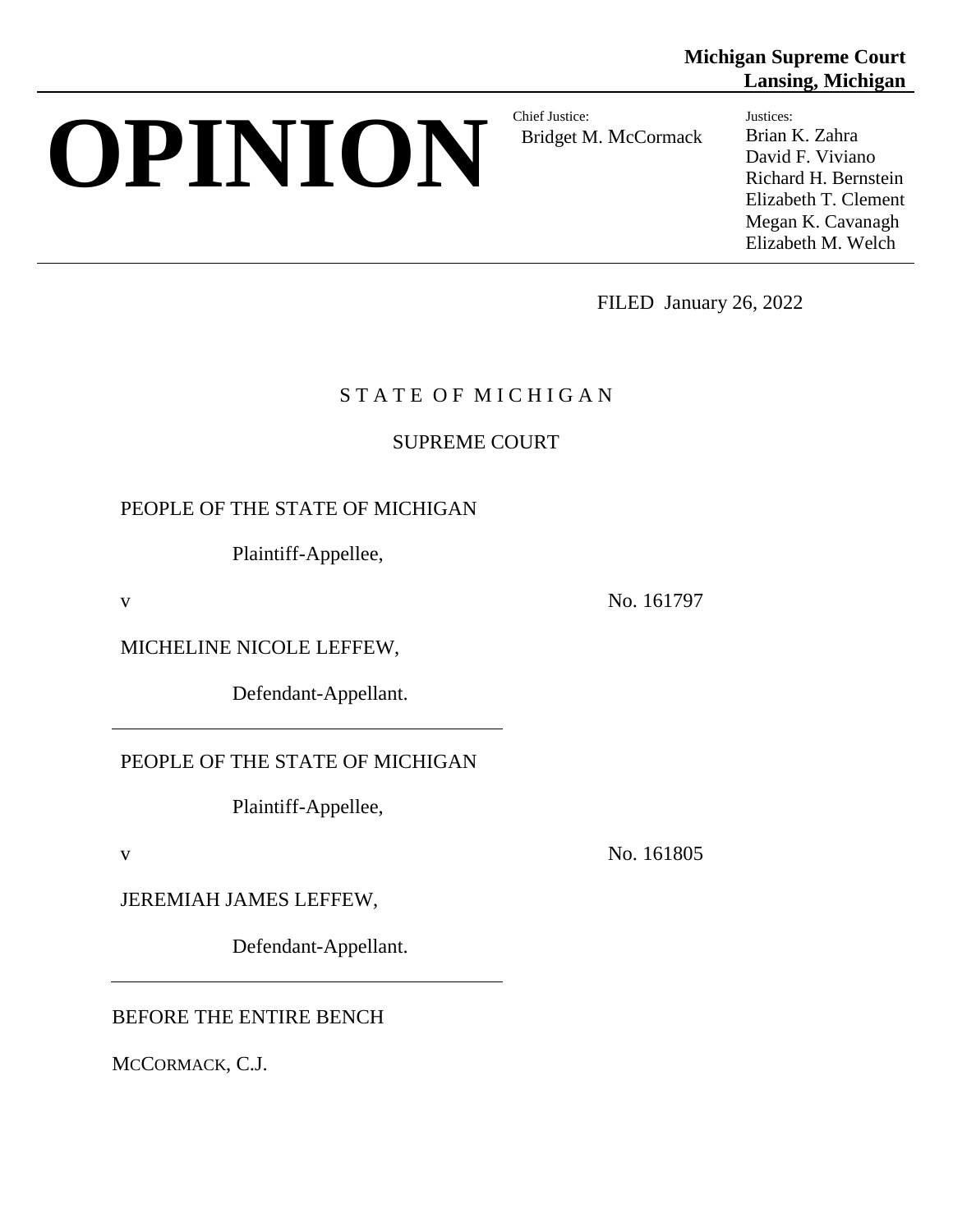An Arenac County jury convicted Jeremiah and Micheline Leffew of first-degree and third-degree home invasion, respectively. Jeremiah was also convicted of felonious assault. Jeremiah and Micheline believe that the court should have instructed their jury on the defense of others and that their attorneys' failure to request the instruction deprived them of their Sixth Amendment right to effective assistance of counsel, US Const, Am VI; Const 1963, art 1, § 20. We agree. We reverse the judgment of the Court of Appeals and remand for a new trial.

#### I. FACTS AND PROCEDURAL HISTORY

In September 2017, Jeremiah Leffew and his wife, Micheline Leffew, moved to Michigan, where they stayed with Jeremiah's biological mother, Donna Knezevich, and her partner of more than 25 years, Lisa Seibert. A few months before Micheline's and Jeremiah's arrival, Seibert and Knezevich had opened their relationship to include Michael Porter.

On November 14, 2017, Knezevich and Seibert argued. Seibert would later describe it as a "little squabble" that got "pretty heated." Police arrived, and Seibert, on Knezevich's insistence, left the family home and stayed with Porter. A few days later, though, tempers cooled and Knezevich sought to reconcile. She called Seibert, who was still staying at Porter's home, and proposed marriage. Seibert accepted and asked Knezevich to pick her up. Knezevich, happy to oblige, went to Porter's house, accompanied by Jeremiah and Micheline.

Jeremiah drove. He pulled into Porter's driveway, honked the horn twice, and waited for Seibert to emerge. But she did not. Meanwhile, inside the home, Porter called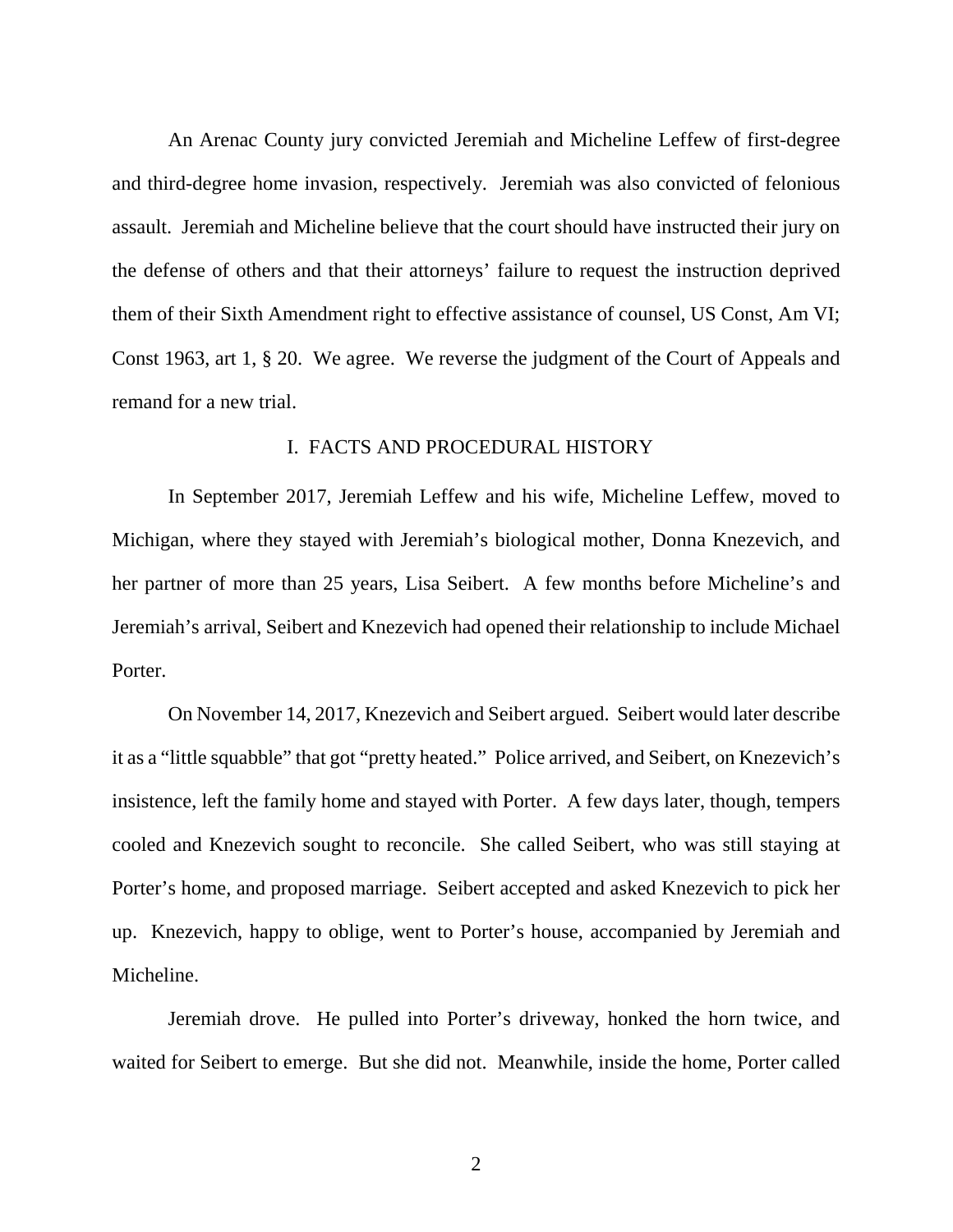911 when he recognized Jeremiah's vehicle in his driveway. He would later testify that he called 911 because Jeremiah had recently lunged at him with a knife, and he had hoped to defuse the situation.

At this point, the facts diverge.

#### A. MICHELINE'S AND JEREMIAH'S ACCOUNTS

Jeremiah and Micheline testified that after waiting for several minutes for Seibert to emerge from the house, they walked to the front door with Knezevich. Micheline knocked. Porter answered. Seibert stood behind him, putting on her coat and gathering her sunglasses. Micheline told Porter that they were there to pick up Seibert. Micheline asked Seibert if she wanted to leave and Seibert said, "Yes." Micheline recalled Porter saying, "Give me a few minutes," while Jeremiah recalled Porter saying, "Lisa's not coming." Micheline and Jeremiah agree that Porter then slammed the door shut.

Moments later, Jeremiah and Micheline—looking through the large window next to the front door—watched as Porter grabbed Seibert by her shoulders and dragged her into the back room of the home. Jeremiah testified that he saw Seibert momentarily break free, only for Porter to grab her and throw her to the floor. Micheline and Jeremiah both said Porter pushed Seibert down into a chair, and Seibert cried out for help.

Upon hearing Seibert's scream, Micheline and Jeremiah ran to the back of the house, where there was both a sliding glass door and a separate backdoor. Jeremiah looked through the sliding glass door, where he saw Porter forcibly holding Seibert in a chair as she screamed. Jeremiah was screaming, too, yelling at Porter to stop harming his stepmother. Then, a loud bang rang out. Micheline had kicked down the back door to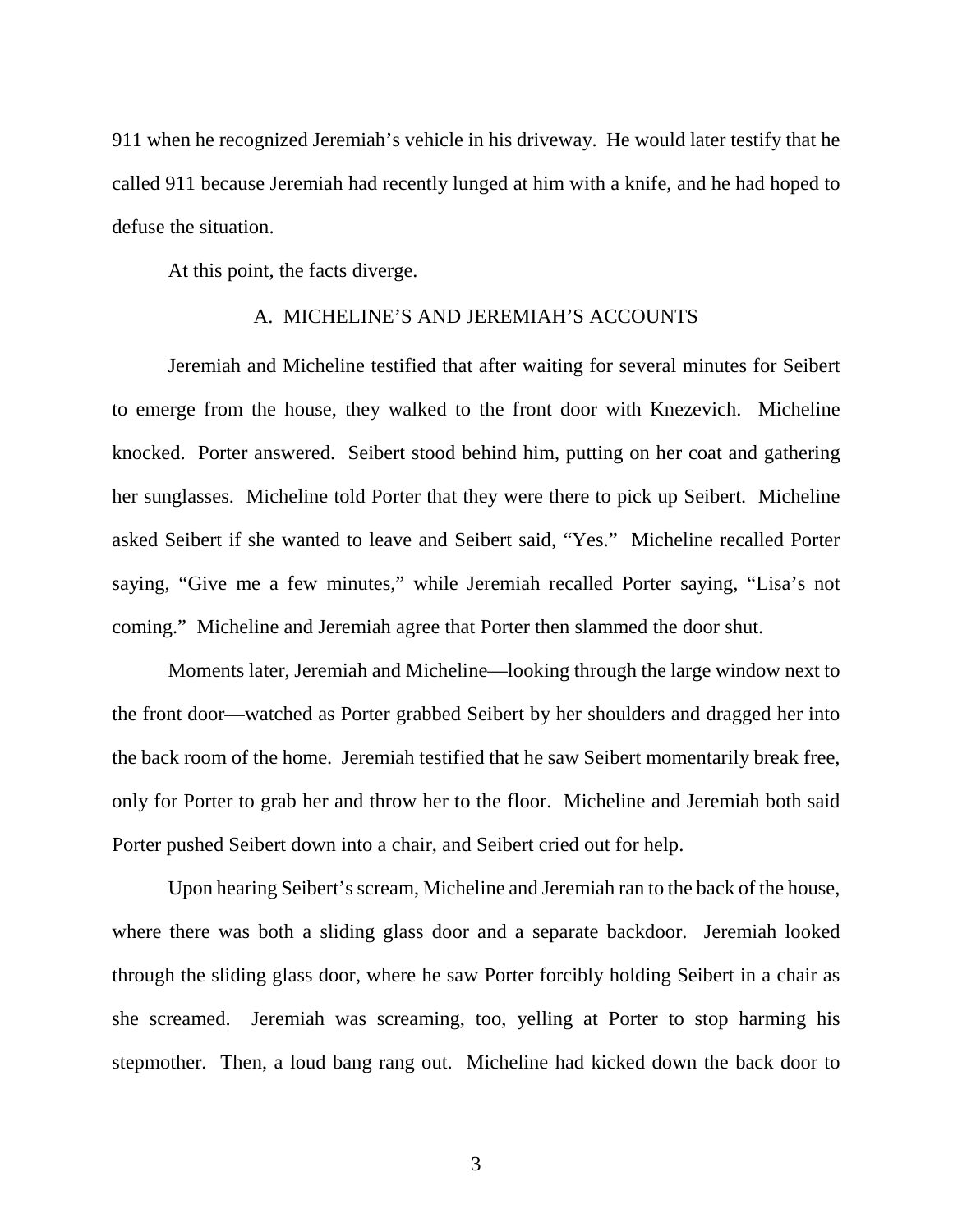rescue Seibert. But the moment she stepped into Porter's home, Porter smashed a heavy glass ashtray over her head, knocking her to the ground and triggering a seizure. Jeremiah, following the sounds of commotion, went to the kicked-down door, where he saw his wife lying facedown, bleeding, and having a seizure. A shocked Jeremiah did not have time to process the scene, though, because Porter began punching him as soon as he reached the backdoor threshold. Jeremiah saw a kitchen knife on the nearby counter. He grabbed it, held it threateningly, and asked Porter to leave his family alone and let them go. Porter backed down, Jeremiah set down the knife, helped his wife out of the home, and drove his family to the hospital.

#### B. PORTER'S ACCOUNT

Porter recalls things differently. Porter testified that only Micheline and Knezevich came to his front door. Porter asked for 5 to 10 minutes so he could speak with Seibert and find out what was going on. He closed the door and locked it. By that point, Jeremiah had made his way to the back of the house and was beating on Porter's patio window, threatening to kill Porter. At about the same time, Seibert had slumped against a door, and was slowly sliding down it. Porter took her by the hands, picked her up, and sat her down in the dining room to help her get her bearings. Within seconds, both Micheline and Jeremiah were beating on the back door and kicking it. Porter watched as the bottom of his back door began to give way. He again dialed 911.

A moment later, the back door blew open. From the corner of his eye, Porter saw someone entering his home. Fearing for his life, he picked up an ashtray and smashed it on the intruder's head. Micheline fell to the floor. Jeremiah, only a step behind, then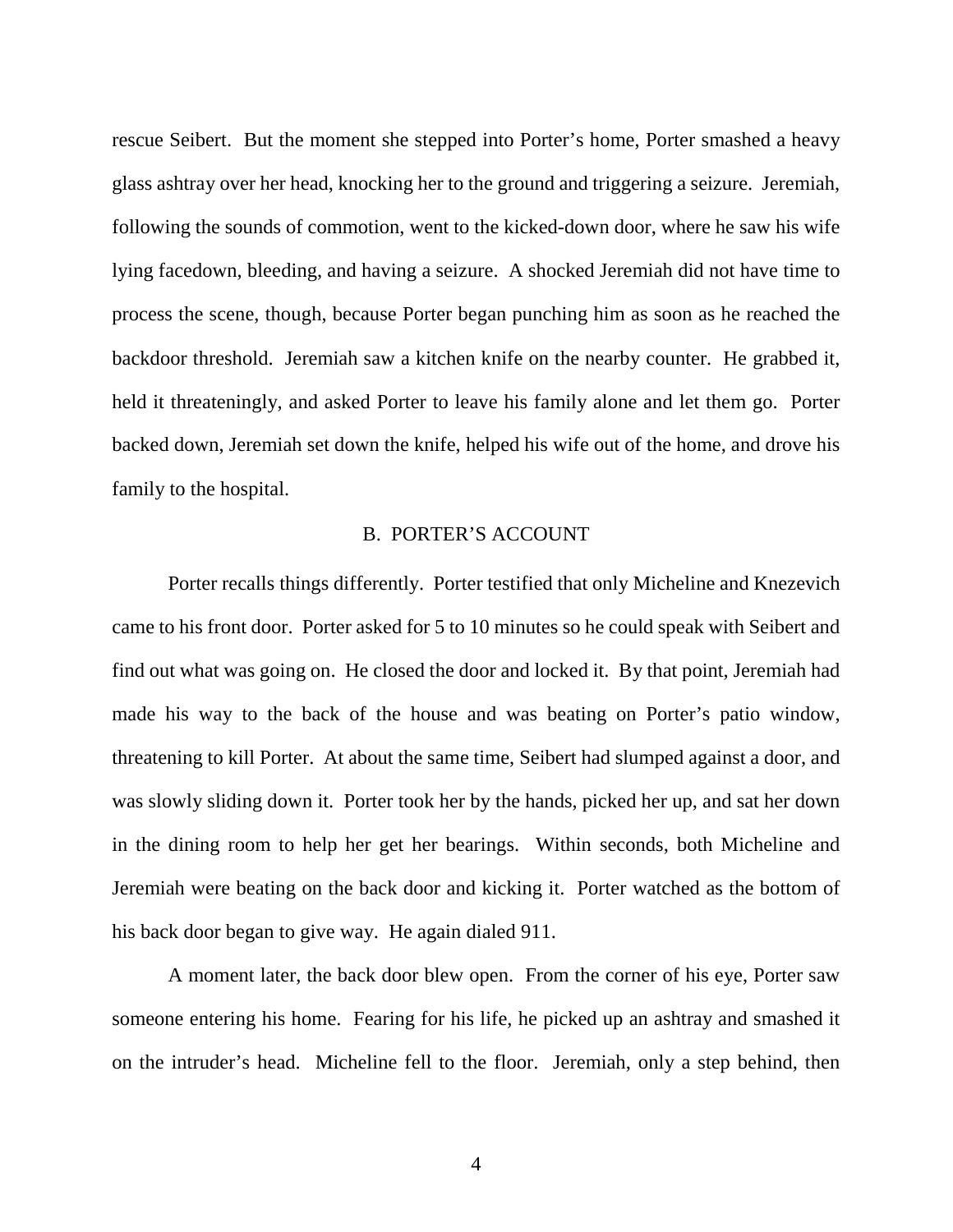entered the home and began attacking Porter. Porter fought back, and as he did, Micheline rejoined the fray, jumping on his back, knocking him over against the sink, and shouting "Let's kill him, let's kill him." Jeremiah rifled through the kitchen drawers, found a steak knife and tried to stab Porter, cutting his wrist and knocking a diamond out of his watch. The fight ended only after Knezevich called out to her son. Jeremiah, knife still in hand, exited through the front door with his wife.

#### C. SEIBERT'S ACCOUNT

Seibert testified that when Jeremiah and Micheline came to the front door, "[t]hey were kind of giving [Porter] a hard time, and Micheline slapped him" as Porter repeatedly insisted that he just needed a few minutes. After Porter finally closed the front door, both she and Porter were afraid that things would escalate. She sat down in a chair and Porter stood in front of her. At that point, Jeremiah and Micheline were "beating the backdoor in" as Porter dialed 911 for a second time. Seibert heard the back door get kicked in, and she ran to the front door because "they were telling me to run." At some later point, Micheline—incoherent and with blood on her face—and Jeremiah exited out the front door.

On cross-examination, defense counsel impeached Seibert with her police statement and her preliminary-examination testimony. In her statement, she wrote that when Micheline and Jeremiah were on Porter's front porch, she had "tr[i]ed to go out the front door," but Porter "pushed me to the floor and the[n] got me up and pushed [me] in the chair and kept me there[,] he wouldn't let me get up." Seibert had also told police that Porter "grabbed me and pushed me in the dining room and held me there" and that Porter "kept me there [and] he wouldn't let me get up." At the preliminary examination, she testified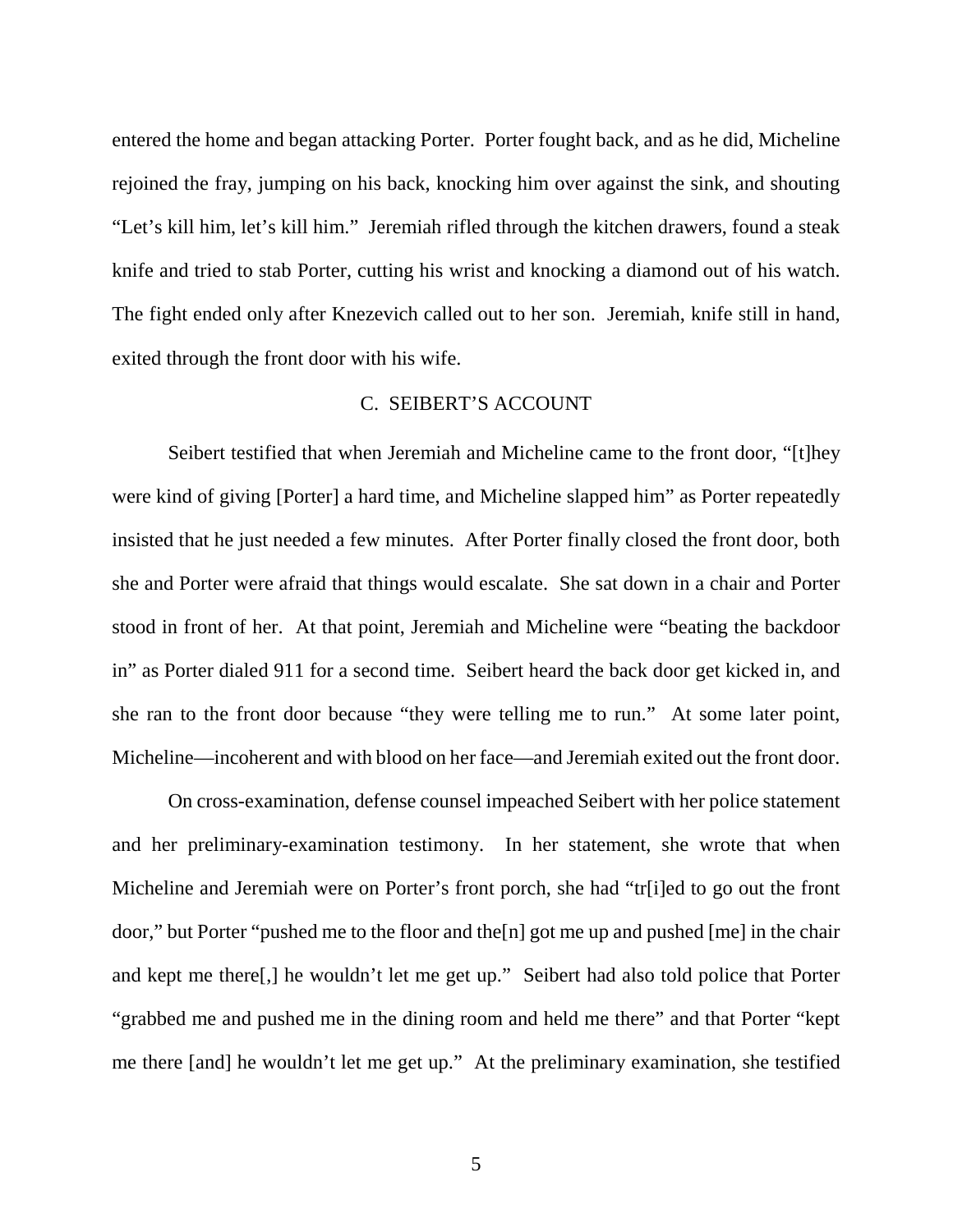that Porter told her she could not leave, prevented her from exiting the home by pushing her away as she placed her hand on the doorknob, and knocked her to the floor. When presented with this impeachment evidence, Seibert insisted that Porter had never intentionally harmed her.

#### D. CRIMINAL PROCEEDINGS

Following a joint two-day jury trial, the jury convicted Micheline of third-degree home invasion based on her commission of a misdemeanor (malicious destruction of a building) while breaking into the home and Jeremiah of first-degree home invasion based on entering the home without permission and committing an assault against Porter. Jeremiah was also convicted of felonious assault. Though defense counsel argued that Micheline's and Jeremiah's intrusion into Porter's home was justified because of their reasonable fear that Seibert was in imminent danger, they never requested a defense-ofothers instruction; as a result, the jury wasn't told that the law allowed Jeremiah's and Micheline's defense. Micheline was sentenced to five months in jail and two years' probation. Jeremiah, as a third-offense habitual offender, was sentenced to concurrent terms of 25 to 40 years for home invasion and 2 to 8 years for felonious assault.

Following an evidentiary hearing pursuant to *People v Ginther*, 390 Mich 436; 212 NW2d 922 (1973), and the trial court's denial of a new trial on an issue unrelated to this appeal, the Court of Appeals consolidated the defendants' cases. The panel issued an unpublished opinion that affirmed both defendants' convictions, with a partial dissent related to the length of Jeremiah's sentence. *People v Leffew*, unpublished per curiam opinion of the Court of Appeals, issued April 9, 2020 (Docket Nos. 343818 and 344240).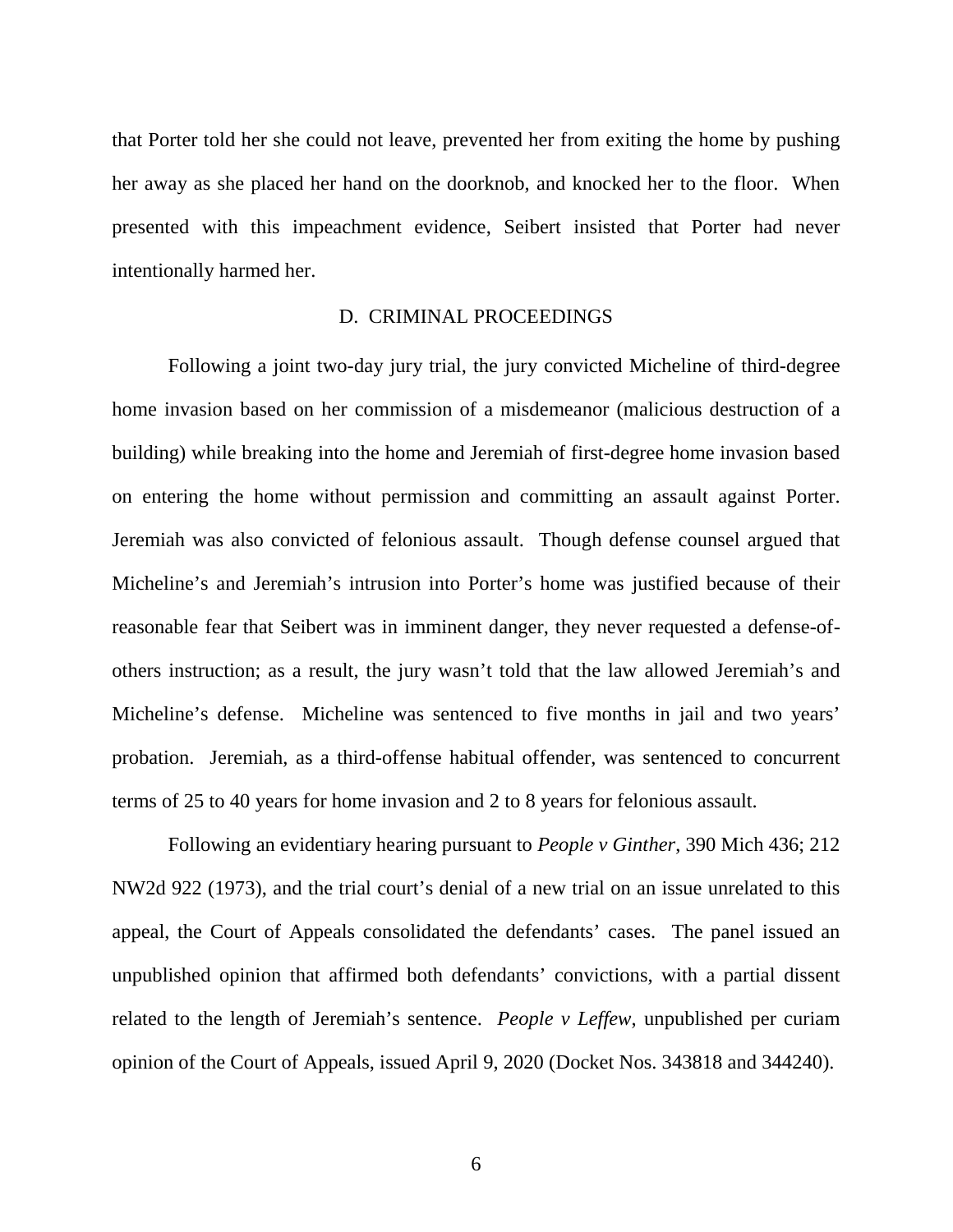The panel was skeptical that the affirmative defense of defense of others, traditionally used to excuse *assaultive* conduct, was available in response to a homeinvasion prosecution. That skepticism was bolstered by MCL 780.972(2) of the Self-Defense Act (SDA), MCL 780.971 *et seq*., which states that the defense may be invoked when the defendant is "anywhere he or she has the legal right to be." By definition, a home invader is somewhere they do *not* have a legal right to be.

The panel considered *People v Dupree*, 486 Mich 693; 788 NW2d 399 (2010), in which this Court held that the traditional common-law affirmative defense of self-defense could be raised as a defense to the nonassaultive crime of felon in possession of a firearm. The panel thought *Dupree* was distinguishable, though, because the felon-in-possession offense occurred before the effective date of the SDA. The panel thought that whether the defense-of-others defense applied to home invasion was "far from certain, at best," and therefore concluded that "[d]efense counsel cannot be deemed deficient for failing to advance a novel legal argument." *Leffew*, unpub op at 5, quoting *People v Crews*, 299 Mich App 381, 400; 829 NW2d 898 (2013).

Even if the performance were deficient, the panel concluded there was no prejudice. The underlying misdemeanor in Micheline's third-degree home invasion charge was malicious destruction of a building under \$200, MCL 750.380(5). *Leffew*, unpub op at 4. The jury received instructions that to commit that offense, Micheline must have destroyed or damaged property "knowing that it was wrong, without just cause of [sic, or] excuse, and with the intent to damage or destroy the property . . . ." *Id*. at 5 (alteration in original). Micheline's defense counsel argued that Micheline had just cause for breaking down the door—she did so to protect Seibert. The panel found this significant: "The jury's verdict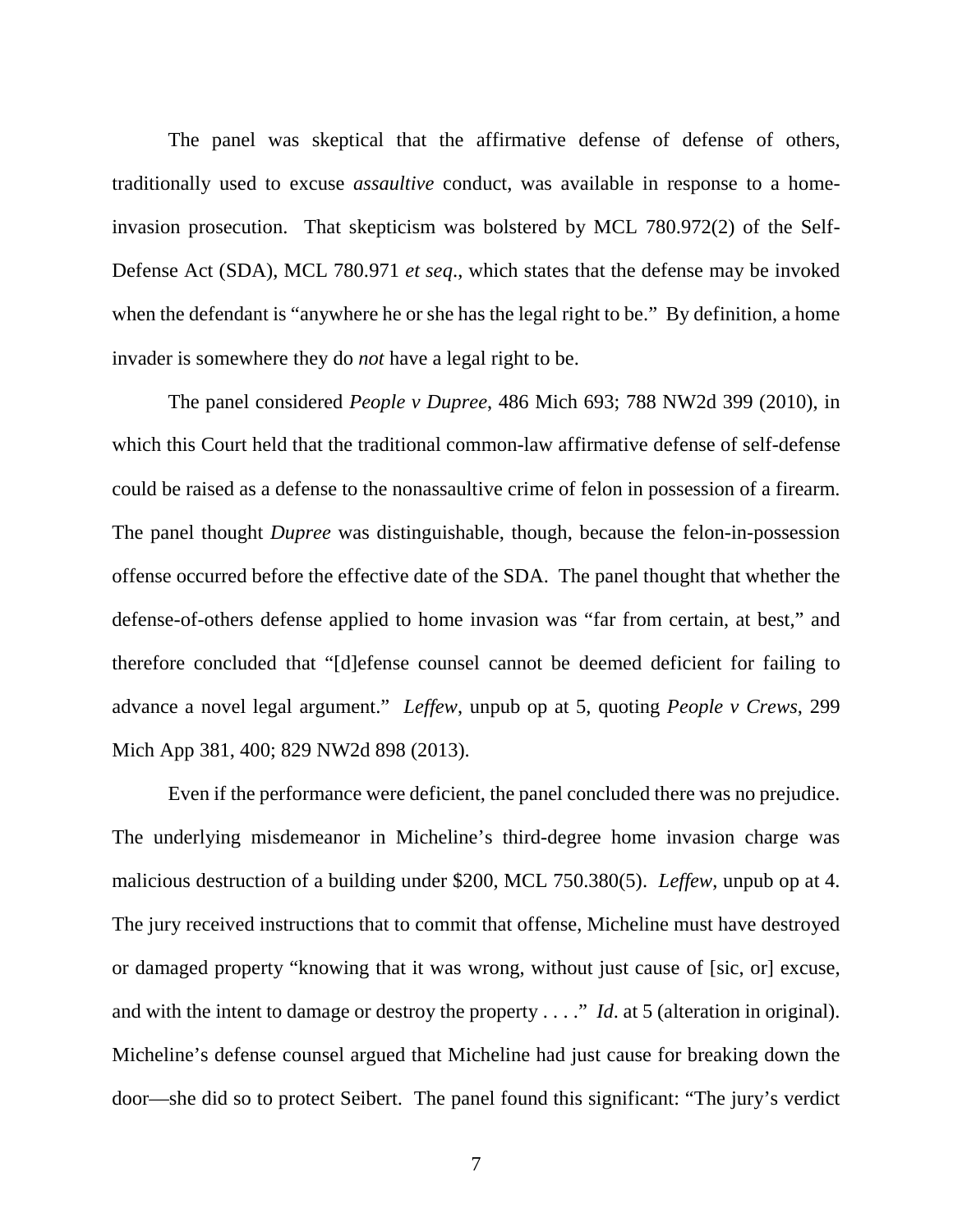indicates that, despite defense counsel's arguments, the jury rejected the theory that Micheline was justified in her actions; there is no reason to conclude that an instruction on defense of others would have altered that conclusion." *Id*. at 6.

Jeremiah's ineffective-assistance-of-counsel claims fared no better. The panel held that like his wife, Jeremiah failed to show that defense of others was available as a defense to home invasion, and Jeremiah's counsel was not deficient for failing to put forward a novel legal argument. Nor was the panel persuaded that the defense was available in response to the felonious-assault charge. Initial aggressors may not claim self-defense or defense of others, and here, Porter testified that Jeremiah "came at" him, grabbed a knife, and tried to stab him. *Id*. at 7. What's more, Jeremiah—like Micheline—was not somewhere he had "the legal right to be," so he could not claim entitlement to the defense under the SDA for that reason, too.

Both defendants sought leave to appeal in this Court. We ordered oral argument on their applications and instructed the parties to address two issues:

whether the common-law affirmative defense of defense of others may be raised as a defense to the felony and misdemeanor charges against them, see *People v Dupree*, 486 Mich 693 (2010); *People v Triplett*, 499 Mich 52 (2016), and whether trial defense counsel's failure to request such an instruction deprived the defendants of the effective assistance of counsel, see *Strickland v Washington*, 466 US 668 (1984). [*People v Leffew*, 506 Mich 1031, 1031 (2020)].

#### II. STANDARD OF REVIEW

The defendants claim that they were denied effective assistance of counsel. That question raises a mixed question of fact and constitutional law. *People v Vaughn*, 491 Mich 642, 650; 821 NW2d 288 (2012). The trial court's findings of fact are reviewed for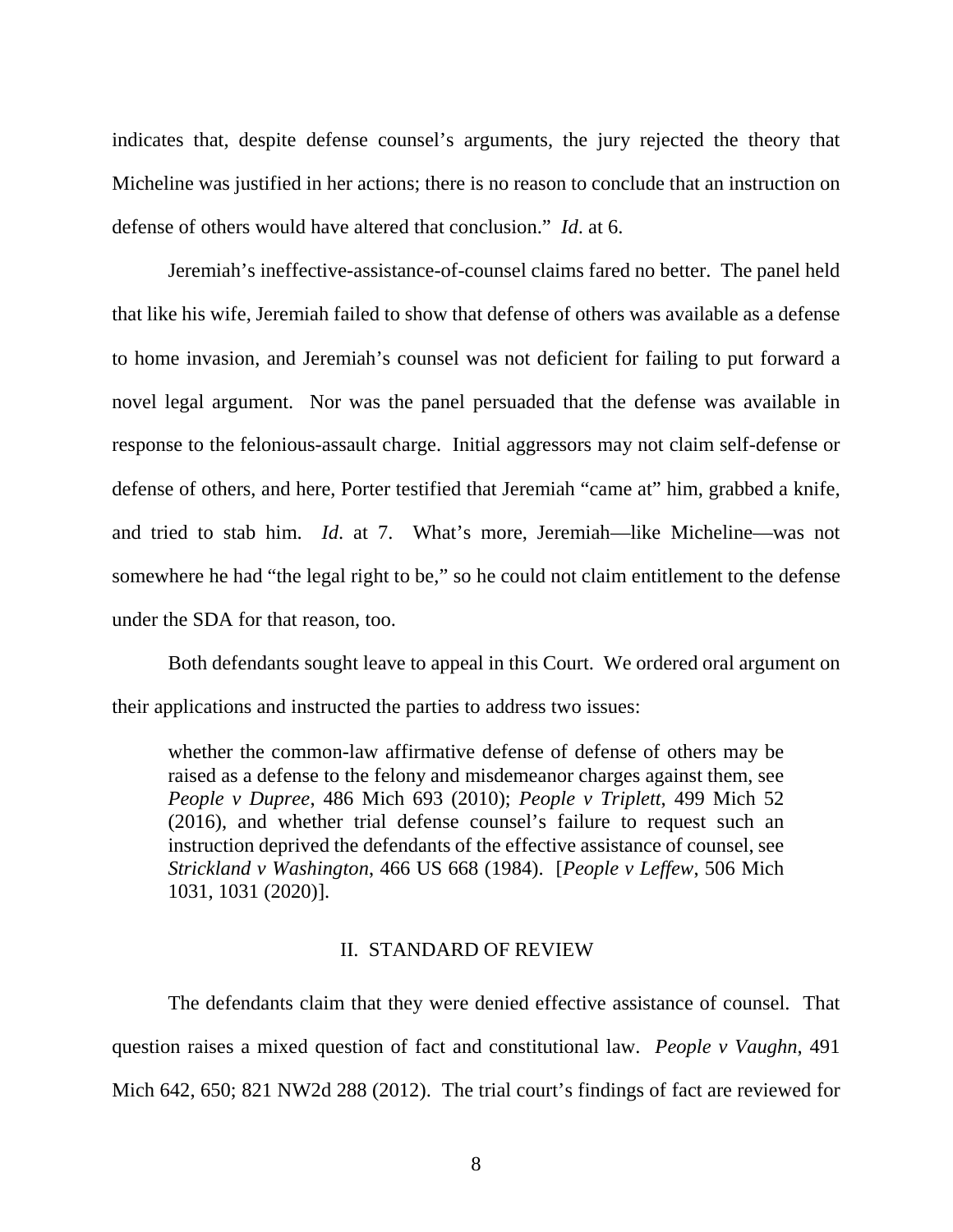clear error, and the questions of constitutional law are reviewed de novo. *People v Trakhtenberg*, 493 Mich 38, 47; 826 NW2d 136 (2012). A de novo analysis "means that we review the issue independently, without any required deference to the trial court." *Millar v Constr Code Auth*, 501 Mich 233, 237; 912 NW2d 521 (2018).

#### III. ANALYSIS

To obtain relief under either the state or federal Constitution for the ineffective assistance of counsel, a defendant must satisfy the two-part test set out in *Strickland v Washington*, 466 US 668; 104 S Ct 2052; 80 L Ed 2d 674 (1984). *People v Carbin*, 463 Mich 590, 599-600; 623 NW2d 884 (2001).

First, the defendant must establish that counsel's performance was deficient. *Id*. at 600. In evaluating deficient performance we consider "whether, in light of all the circumstances, the identified acts or omissions were outside the wide range of professionally competent assistance." *Strickland*, 466 US at 690. Second, the error must have prejudiced the defendant. To establish prejudice, the defendant "must show that there is a reasonable probability that, but for counsel's unprofessional errors, the result of the proceeding would have been different." *Id*. at 694. Reasonable probability means "a probability sufficient to undermine confidence in the outcome." *Id*.

## A. THE COMMON-LAW DEFENSE-OF-OTHERS AFFIRMATIVE DEFENSE IS AVAILABLE TO DEFENDANTS ACCUSED OF HOME INVASION

Defense counsel is not ineffective for failing to advance a meritless or frivolous argument. See *People v Riley (After Remand)*, 468 Mich 135, 142; 659 NW2d 611 (2003). Whether the defense-of-others instruction is available to defendants accused of nonassaultive crimes is therefore the first question.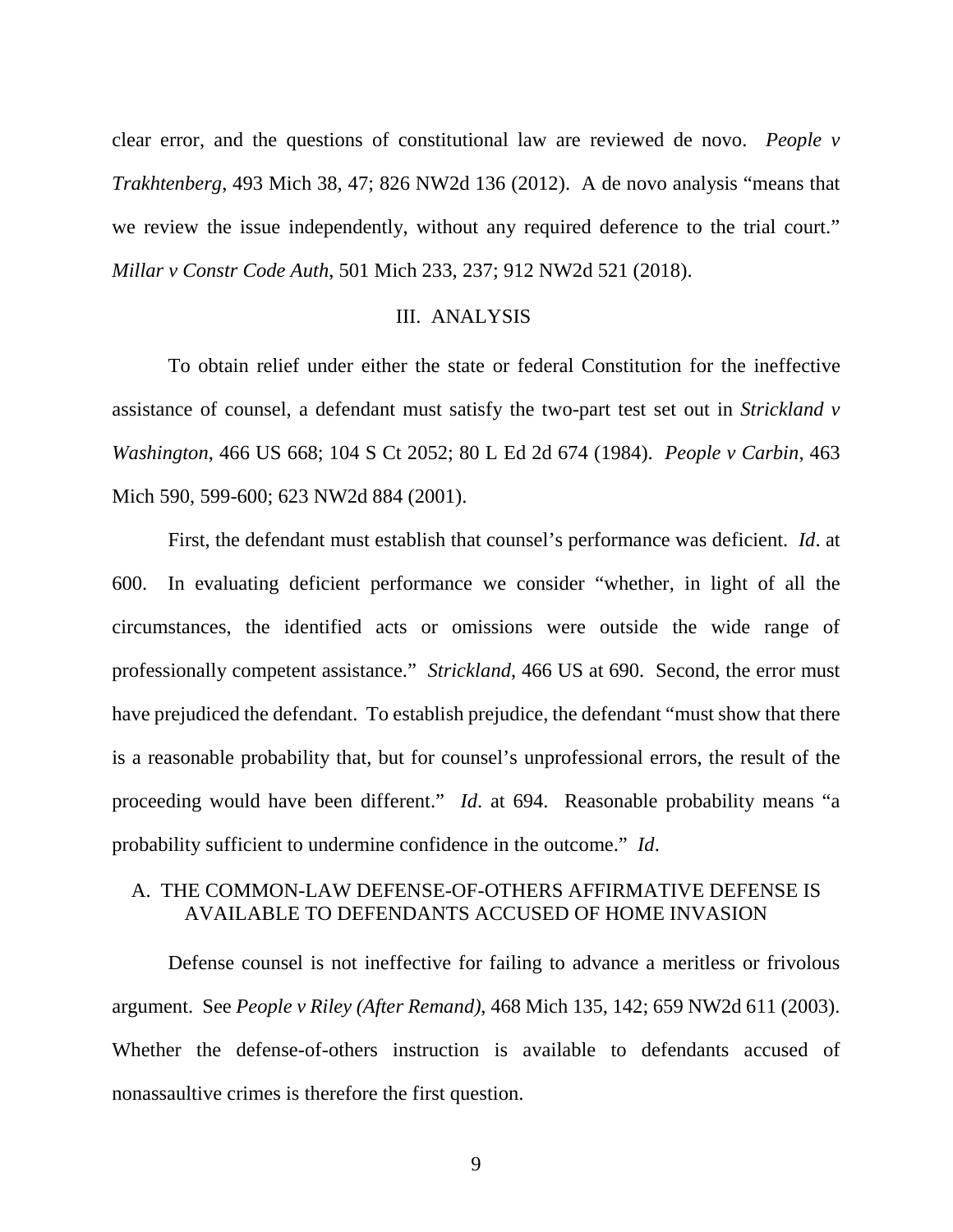Under the defense-of-others doctrine, "[o]ne may use force in defense of another when he or she reasonably believes the other is in immediate danger of harm and force is necessary to prevent the harm; deadly force is permissible to repel an attack which reasonably appears deadly." 3A Gillespie, Michigan Criminal Law & Procedure (2d ed), § 91:59, p 399; see also 2 LaFave, Substantive Criminal Law, § 10.5, p 222 (3d ed). As with self-defense, defense of others is generally not available to a person who is the initial aggressor. See *People v Riddle*, 467 Mich 116, 120 n 8; 649 NW2d 30 (2002).

Though invoked less commonly than its more popular sibling, self-defense, the defense-of-others doctrine has deep roots in Michigan jurisprudence. In 1860, we addressed the narrow class of "excusable homicide[s]" and noted that the accused in such cases acts in "the defense of [his] own life, *or that of his family, relatives or dependants* [sic], within those relations where the law permits the defense of others as of one's self." *Pond v People*, 8 Mich 150, 175 (1860) (emphasis added). In the century and a half following *Pond*, Michigan courts have repeatedly recognized the common-law defense-ofothers doctrine. See *People v Curtis*, 52 Mich 616, 622-624; 18 NW 385 (1884) (the defendant in a homicide case "was entitled and bound to take an interest in the life and safety of his brother," and his use of a deadly weapon to that end was not necessarily evidence of malice); *People v Burkard*, 374 Mich 430, 437-438; 132 NW2d 106 (1965), partially abrogated on other grounds by *People v Heflin*, 434 Mich 482; 456 NW2d 10 (1990) (the defendant was entitled to an accurate jury instruction related to his claim that his act of homicide was based on his belief that his wife's life was in danger); *People v Wright*, 25 Mich App 499, 503; 181 NW2d 649 (1970) (per *Curtis*, the defendant had a right to protect his brother, even though that right had no application on the facts of this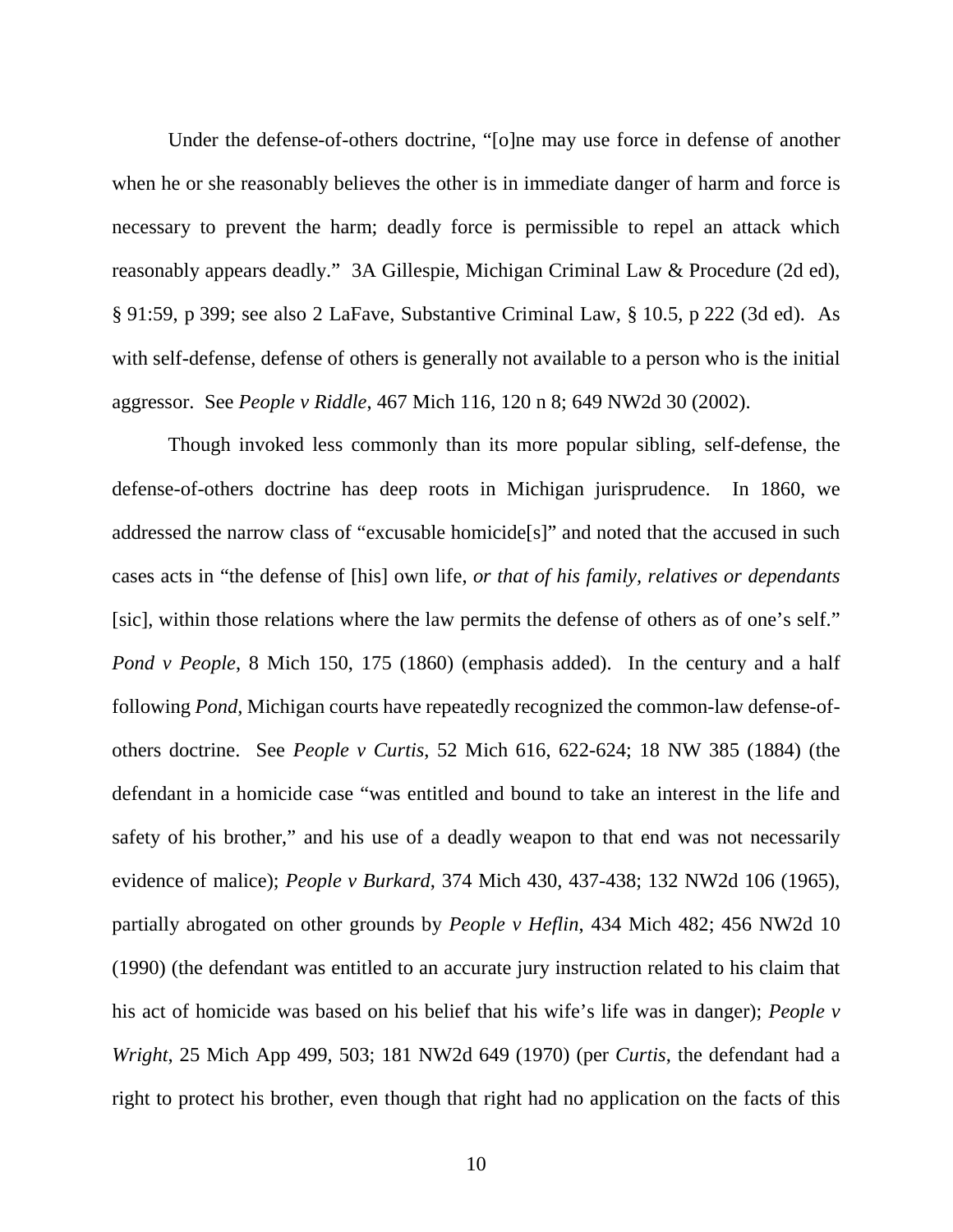manslaughter case); *People v Kurr*, 253 Mich App 317; 654 NW2d 651 (2002) (applying the defense-of-others doctrine in a homicide prosecution where the pregnant defendant stabbed a man who was repeatedly punching her stomach); see also Bendinelli & Edsall, *Defense of Others: Origins, Requirements, Limitations and Ramifications*, 5 Regent U L Rev 153 (1995) (tracing the common-law history of the defense-of-others doctrine, as the early English self-defense doctrine gradually evolved to include defense of family members and, eventually, strangers).

The Court of Appeals was not convinced that the defense-of-others affirmative defense was available to defendants charged with home invasion: "[g]enerally, the defenseof-others defense is used to excuse assaultive conduct, i.e., the use of force directly against a person," while home invasion is, by its nature, nonassaultive. *Leffew*, unpub op at 4. But *generally* true is not *always* true, and Michigan and sister jurisdictions recognize both selfdefense and defense of others as justifications for nonassaultive crimes. See *Dupree*, 486 Mich at 705-706 (finding self-defense applicable to nonassaultive felon-in-possession charge); *People v Triplett*, 499 Mich 52, 58; 878 NW2d 811 (2016) (the defendant should have been permitted to claim self-defense in response to the nonassaultive crime of carrying a concealed weapon); *People v Goree*, 296 Mich App 293, 305; 819 NW2d 82 (2012) (the trial court erred by instructing the jury that self-defense did not apply to the possessory, nonassaultive felony-firearm charge); *People v Miller,* unpublished per curiam opinion of the Court of Appeals, issued June 5, 2008 (Docket No. 276589), p 5 (noting in a home-invasion prosecution that the "[d]efendant's testimony presented some facts to support a defense of others instruction" before ultimately concluding that failure to provide the requested instruction was not prejudicial on the facts of the case); *People v Torrez*,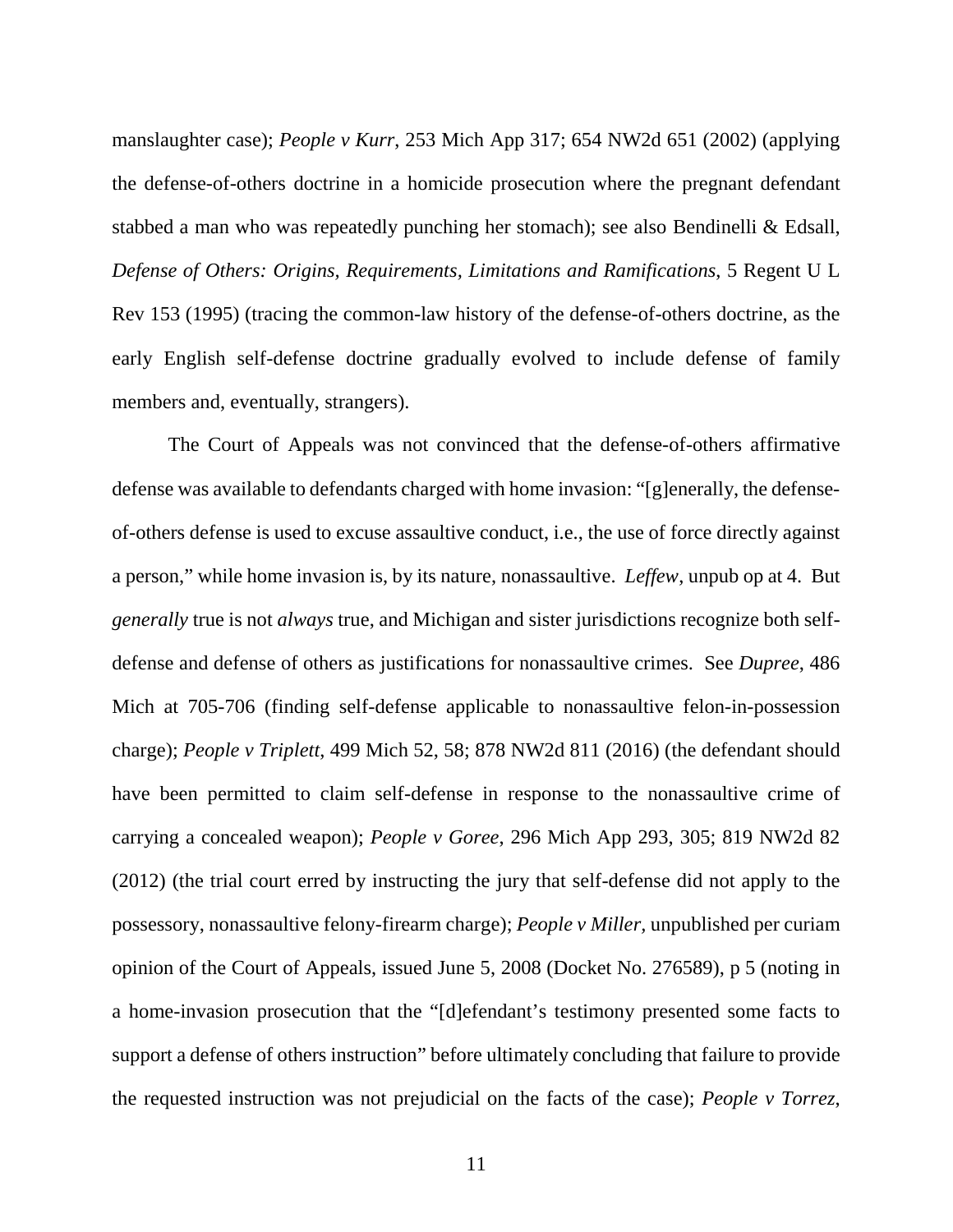unpublished per curiam opinion of the Court of Appeals, issued April 24, 2008 (Docket No. 274582), p 2 (extending the defense-of-others justification to home-invasion prosecutions where assault is used to establish an element of the offense). See also *People v Coahran*, 436 P3d 617, 622-623; 2019 COA 6 (Colo App, 2019) (the defendant, charged with the property crime of criminal mischief, was entitled to a jury instruction on selfdefense where she kicked at her boyfriend's car door to distract him and free herself from his grasp); *Boget v State*, 74 SW3d 23, 24-25, 31 (Tex Crim App, 2002) (a self-defense instruction was appropriate in response to a criminal-mischief prosecution where the defendant alleged that he had smashed the window of a truck because it was driving recklessly toward him). Therefore, it would not have been novel for Jeremiah's and Micheline's attorneys to request a defense-of-others instruction. Cf. *People v Reed*, 453 Mich 685, 695; 556 NW2d 858 (1996) (defense counsel not deficient for failing to advance a novel legal argument that no Michigan authority had recognized).

This Court's recent caselaw should have made that clear. The Court of Appeals acknowledged that *Dupree* held that self-defense may be invoked against the nonassaultive crime of felon in possession of a firearm, MCL 750.224f, but the panel found *Dupree* distinguishable because it involved conduct that took place before the October 1, 2006 effective date of the SDA. *Leffew*, unpub op at 5.

That factual distinction, though, misreads both *Dupree* and the SDA, which *expanded*, rather than contracted, the ability to invoke the affirmative defenses of selfdefense and defense of others. The SDA codified and expanded "the circumstances in which a person may use deadly force in self-defense or in defense of another person without having the duty to retreat." *Dupree*, 486 Mich at 708. Section 2 of the SDA removed the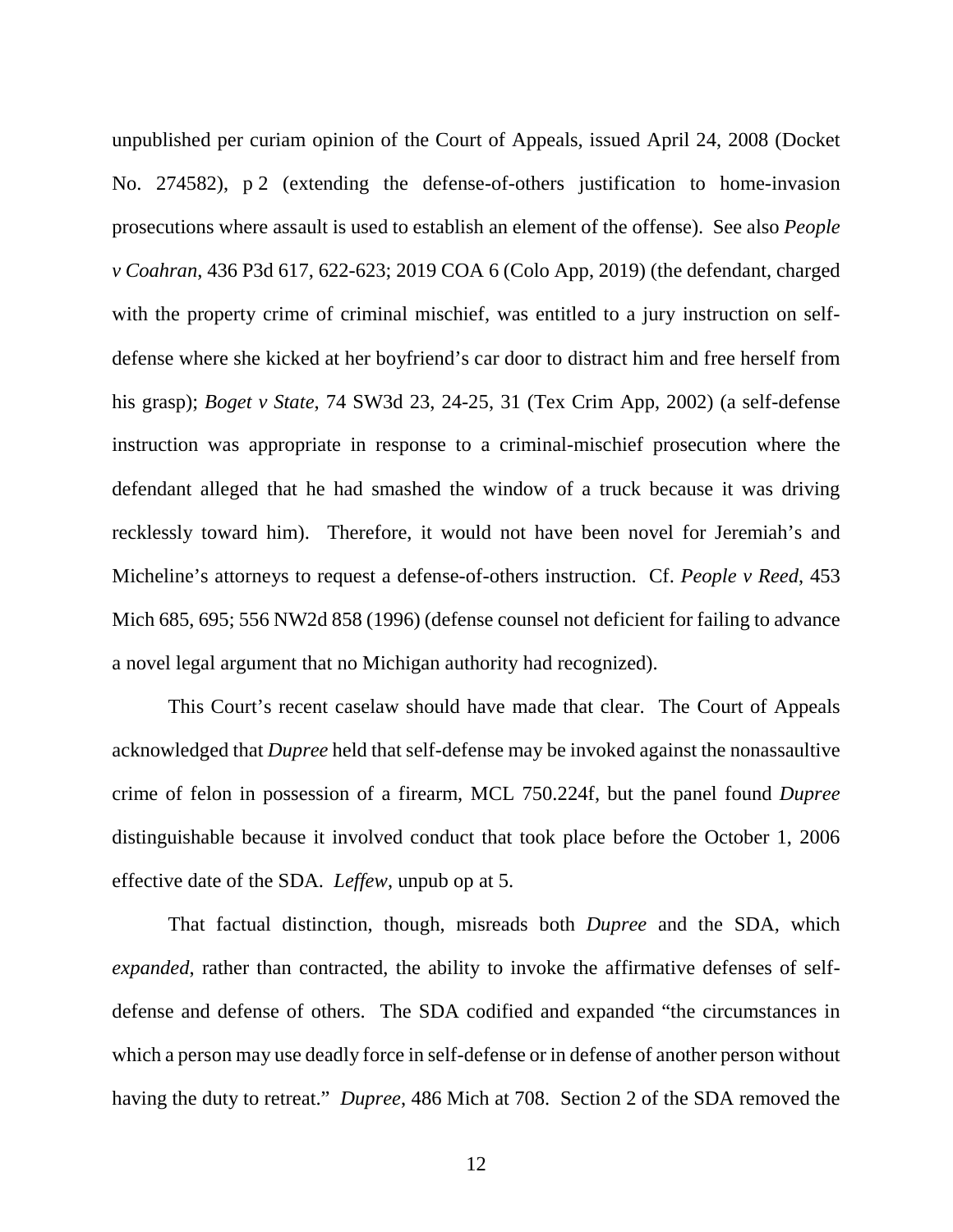traditional common-law duty to retreat, so long as the individual engaging in self-defense or defense of others was not committing or had not committed a crime and had a legal right to be where they were when they used force. MCL 780.972; 1 Gillespie, § 1:63, pp 162-163.

But aside from limiting one's duty to retreat, the statute did not modify or abrogate the common-law defenses of self-defense or defense of others. *People v Conyer*, 281 Mich App 526, 530; 762 NW2d 198 (2008); see also *People v Guajardo*, 300 Mich App 26, 35- 36; 832 NW2d 409 (2013). As we have said many times, "[w]e will not lightly presume that the Legislature has abrogated the common law." *Velez v Tuma*, 492 Mich 1, 11; 821 NW2d 432 (2012); *Dupree*, 486 Mich at 706; *Triplett*, 499 Mich at 58. But here we don't have to presume because the Legislature left no doubt: § 4 of the SDA states that the statute "does not diminish an individual's right to use deadly force or force other than deadly force in self-defense or defense of another individual as provided by the common law of this state . . . ." MCL 780.974.

The Court of Appeals thought that § 2 of the SDA, which explains that defendants invoking the defense-of-others instruction must be "anywhere he or she has the legal right to be," MCL 780.972(2), was an insurmountable hurdle for Jeremiah and Micheline. The panel reasoned that "a person who has entered a home without permission from the lawful owner appears by definition not to be 'anywhere he or she has the legal right to be.' " *Leffew*, unpub op at 4, quoting MCL 780.972(2). To be sure, kicking down a door and entering a home without permission does not give the kicker legal rights. But § 2 of the SDA isn't relevant. It is only a statutory precondition to standing one's ground under the SDA. Micheline and Jeremiah were not invoking any right to stand their ground in Porter's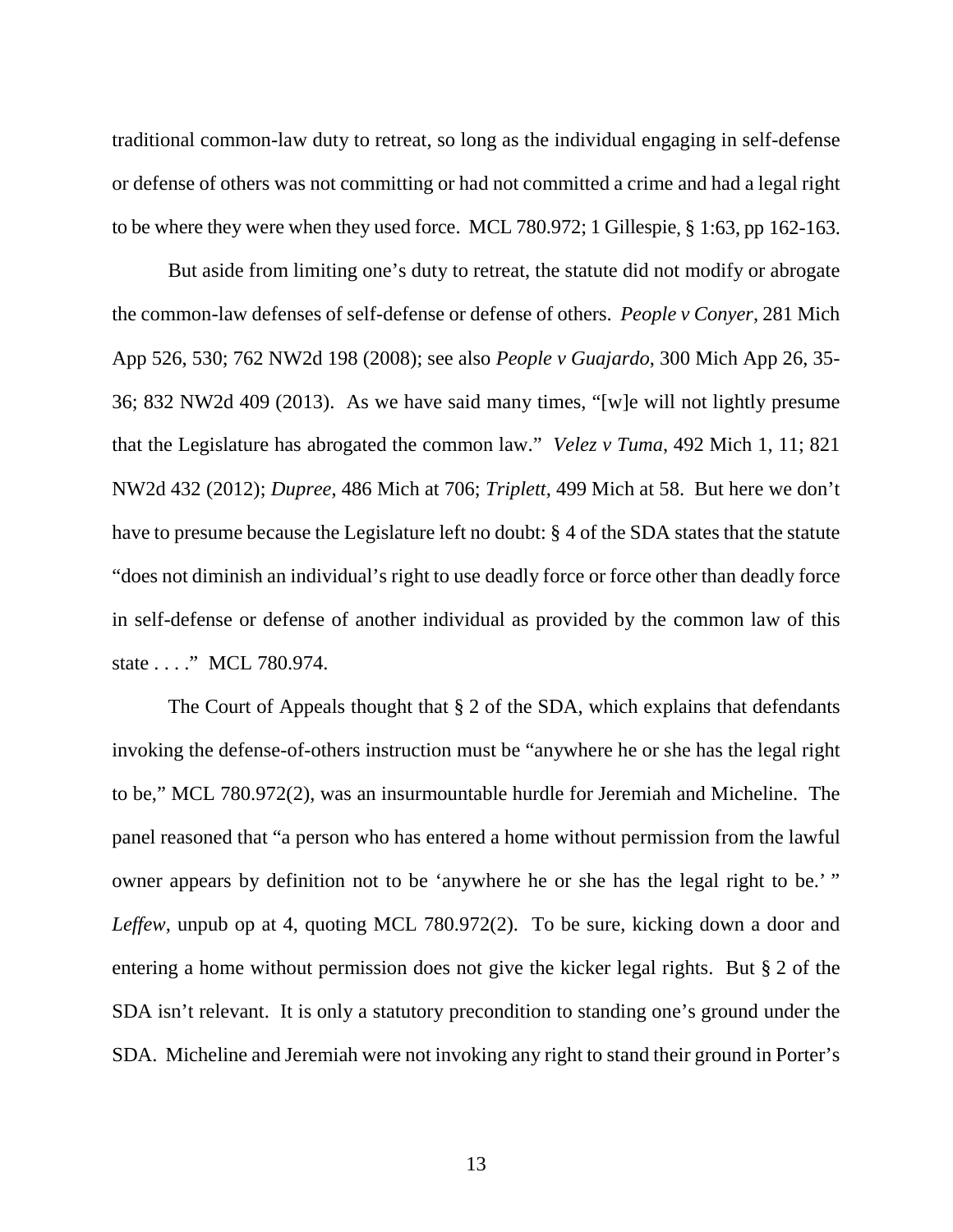home. The statutory duty to retreat was not at issue; Jeremiah's and Micheline's claims of defense of others are rooted not in statute, but in the common law.

*Dupree* agrees. Indeed, we said that "the traditional common law affirmative defense of self-defense is generally available to a defendant charged with being a felon in possession if supported by sufficient evidence." *Dupree*, 486 Mich at 712. And the panel missed *Triplett*, in which we relied on *Dupree* to find that a defendant charged with carrying a concealed weapon was entitled to an instruction on self-defense if supported by sufficient evidence because "there is no clear indication that the Legislature abrogated or modified the common-law affirmative defense of self-defense in the [carrying a concealed weapon] statute. . . . " *Triplett*, 499 Mich at 57-58 (quotation marks omitted). Here again; the SDA neither abrogated nor limited the common-law affirmative defense of defense of others.

The Court of Appeals' view would raise public-policy concerns, too. The Attorney General, representing the Arenac County prosecutor on appeal, conceded this issue and explained why: It cannot be the law that "someone might be excused from taking the life of a kidnapper if they reasonably and sincerely believed a hostage's life was in imminent danger, but they could not be excused from crossing the threshold of the kidnapper's home in order to kill that kidnapper."

The Court of Appeals erred by assuming that defense of others is unavailable to defendants facing prosecution for nonassaultive crimes. The applicability of the defense must be determined on the particular facts of each case, not the charges the prosecution brings.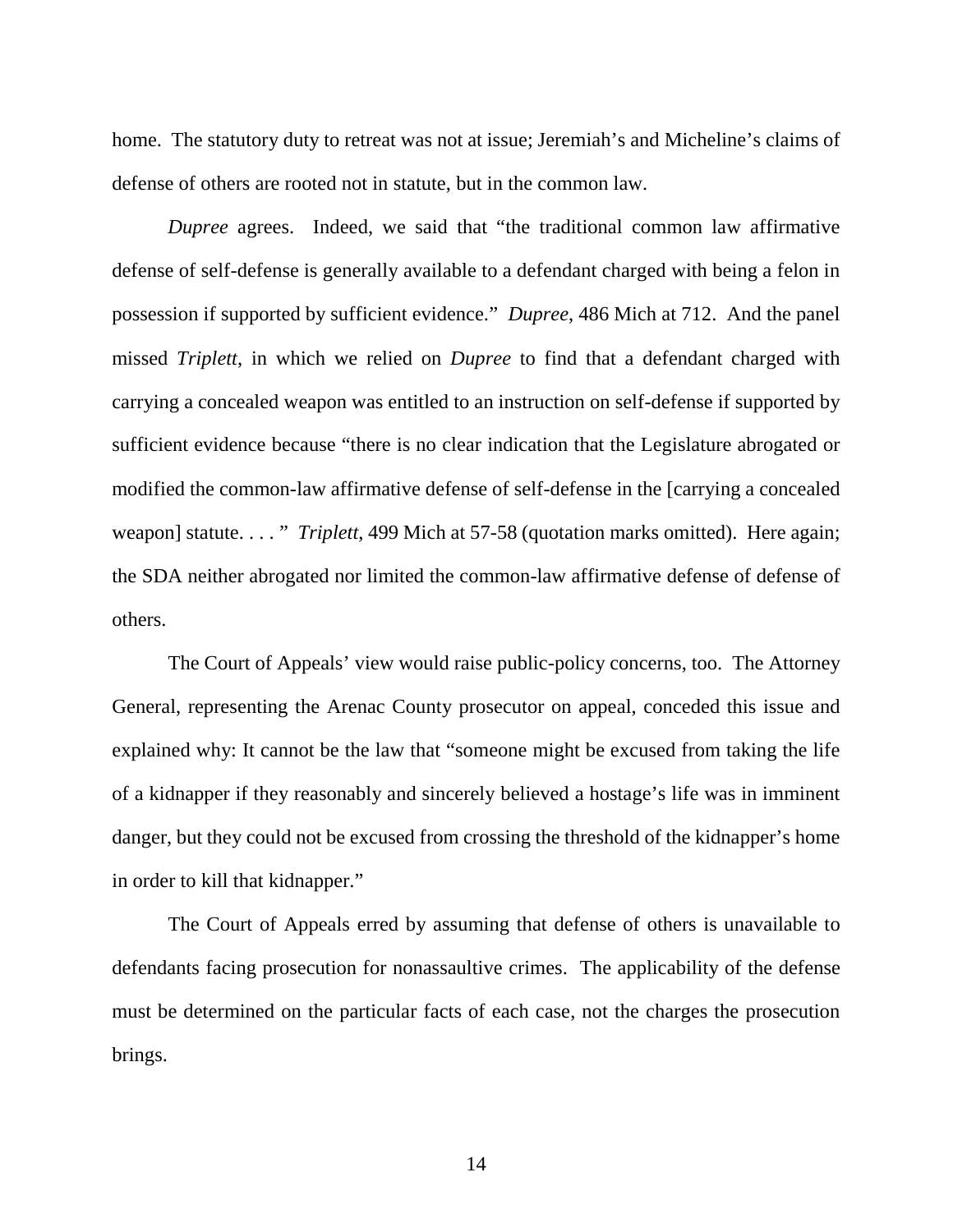#### B. THE FAILURE TO REQUEST A DEFENSE-OF-OTHERS JURY INSTRUCTION FELL BELOW AN OBJECTIVE STANDARD OF REASONABLENESS

That the common-law affirmative defense of defense of others may apply to nonassaultive crimes is only step one. Whether Jeremiah and Micheline were entitled to the instruction is next. We conclude that they were and that their attorneys' failures to request the instruction constituted deficient performance, satisfying *Strickland*'s first prong.

Under the state and federal Constitutions, a criminal defendant has a right to present a defense. Const 1963, art 1, § 13; US Const, Ams VI and XIV; *People v Hayes*, 421 Mich 271, 278; 364 NW2d 635 (1984). "Instructional errors that directly affect a defendant's theory of defense can infringe a defendant's due process right to present a defense." *Kurr*, 253 Mich App at 326-327. That said, an affirmative-defense instruction is not automatic upon request. "In order to properly raise the defense, the defendant has the burden of producing 'some evidence from which the jury can conclude that the essential elements of [the defense] are present.' " *People v Lemons*, 454 Mich 234, 246; 562 NW2d 447 (1997), quoting CJI2d 7.6, commentary; see also *Guajardo*, 300 Mich App at 34-35; *People v Crawford*, 232 Mich App 608, 619; 591 NW2d 669 (1998).

The defendant's burden is not a heavy one. *United States v Johnson*, 416 F3d 464, 467 (CA 6, 2005). "Even when the supporting evidence is weak or of doubtful credibility its presence requires an instruction on the theory of defense." *United States v Garner*, 529 F2d 962, 970 (CA 6, 1976). In short, a defendant who puts forward some evidence in support of their affirmative-defense theory is entitled to an instruction on that theory. *People v Rajput*, 505 Mich 7, 10-11; 949 NW2d 32 (2020); *Riddle*, 467 Mich at 124. "Once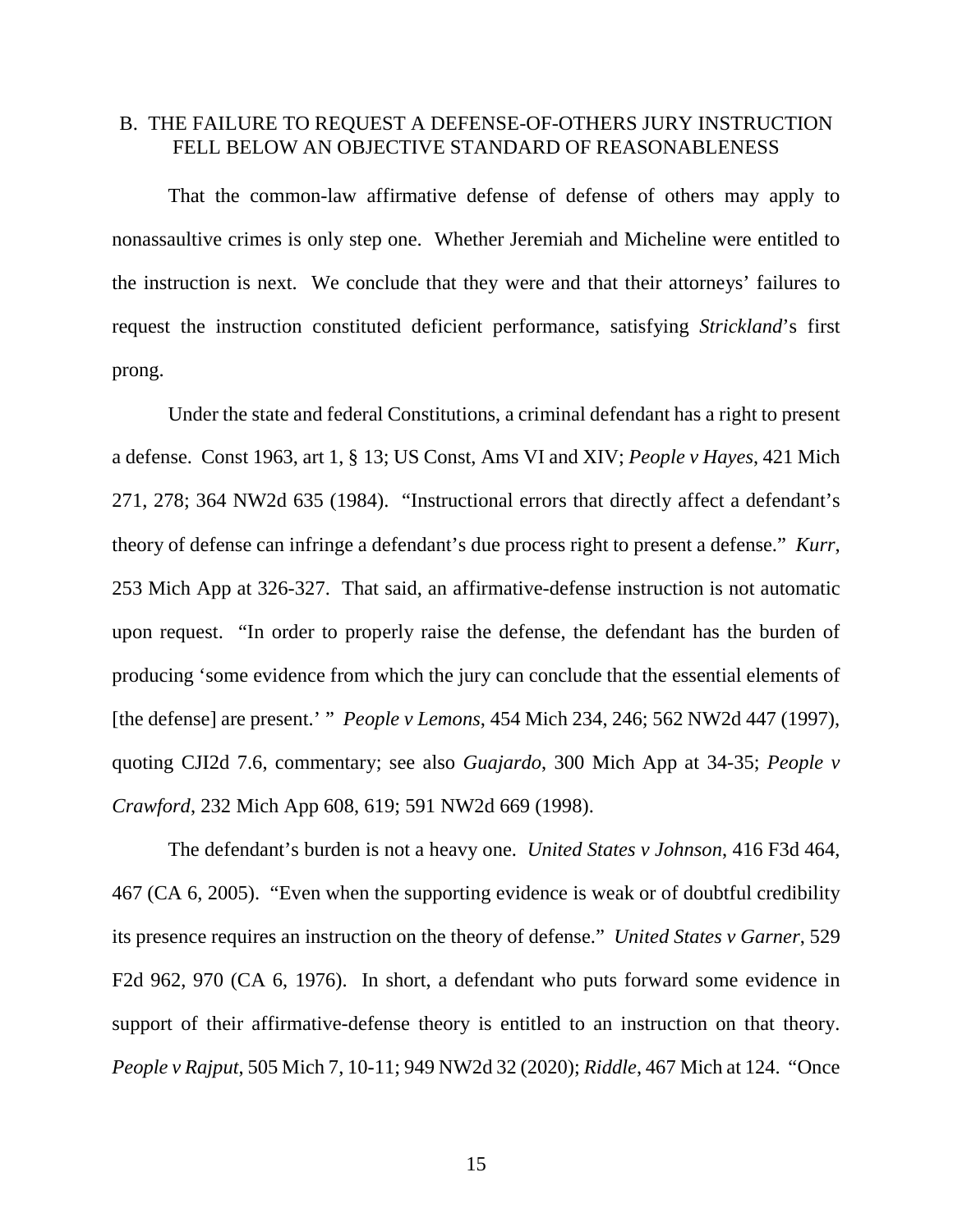a defendant satisfies the initial burden of producing some evidence from which a jury could conclude that the elements necessary to establish a prima facie defense of [defense of others] exist, the prosecution bears the burden of disproving the affirmative defense of [defense of others] beyond a reasonable doubt." *Dupree*, 486 Mich at 712. "The sufficiency of the evidence of a defendant's [defense-of-others] theory is 'for the jury to decide under proper instructions . . . .' " *Rajput*, 505 Mich at 11, quoting *People v Hoskins*, 403 Mich 95, 100; 267 NW2d 417 (1978).

Jeremiah and Micheline have cleared the hurdle of putting forward "some evidence" that they reasonably believed their entry into Porter's home was necessary to prevent additional, imminent harm to Seibert. Micheline testified that she watched Porter grab Seibert by the back and drag her away from the front door as Seibert screamed:

Once I heard her scream for help, I knew I had to help her. So I ran around back, and I originally tried to open the door but it was locked. So I took my boots, the ones I'm wearing today, and gave two or three kicks, and it came open.

Jeremiah likewise testified that after he watched Porter "proceed to drag [Seibert] into the back of the house" and "c[o]me up behind her, grab[] her, and thr[o]w her straight back on the floor," he followed his wife to the back of the home.

Jeremiah also testified that he acted to protect Micheline. Moments after hearing a loud bang, Jeremiah came to the back door and saw his wife lying facedown on Porter's broken-glass-strewn kitchen floor, convulsing mid-seizure. "And I come in to help her .... I was just trying to think of how I could help my wife."

That testimony established that Jeremiah and Micheline each believed that their entry into Porter's home was undertaken with the reasonable belief that doing so was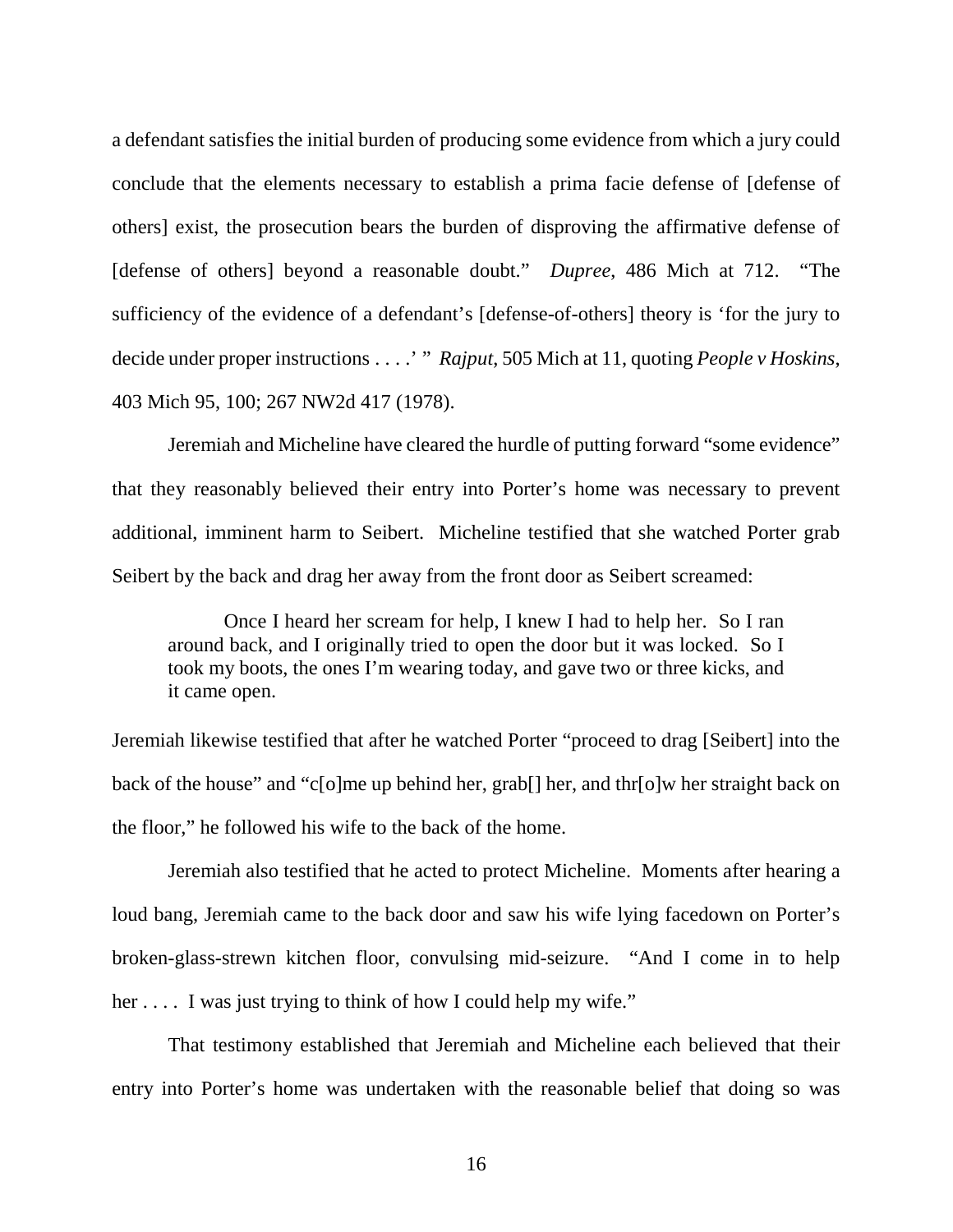necessary to protect another. Cf. *People v Fowler*, unpublished per curiam opinion of the Court of Appeals, issued May 26, 2000 (Docket No. 217832), p 3 (finding that defense counsel did not perform deficiently in failing to request a self-defense instruction when the defendant testified that he had not fired the weapon in self-defense, but to frighten the victims and show that his gun was real).

Indeed, Jeremiah and Micheline's trial strategy turned on a defense-of-others theory. As Micheline's attorney said in opening: "She was going in there to save her mother-in-law. She was going in there to rescue someone." And as Jeremiah's attorney said in closing: "Did Mr. Leffew do anything wrong[? No], he went there and rescued, as he calls it, his mother-in-law, who'd been his mother for 25 years. He went there because he was requested to be there by [Seibert]."

Both defense attorneys presented evidence and arguments leading the jury to an acquittal under a defense-of-others theory only to deprive jurors of a judge-given map to reach that destination. Their failures to request the defense-of-others instruction that supported their trial strategy was objectively unreasonable. Cf. *People v Pickens*, 446 Mich 298, 330; 521 NW2d 797 (1994) (defense counsel's failure to present a diminishedcapacity defense reflected a strategic choice to focus instead on the insanity defense); *People v Dunigan*, 299 Mich App 579, 583-584; 831 NW2d 243 (2013) (theory of the defense precluded the need for the jury instruction at issue because "that instruction would have been inconsistent with, and potentially detrimental to, defendant's theory that he was not the perpetrator and had been falsely accused by the victim"); *People v Robinson*, 154 Mich App 92, 94; 397 NW2d 229 (1986) (defense counsel's failure to request a jury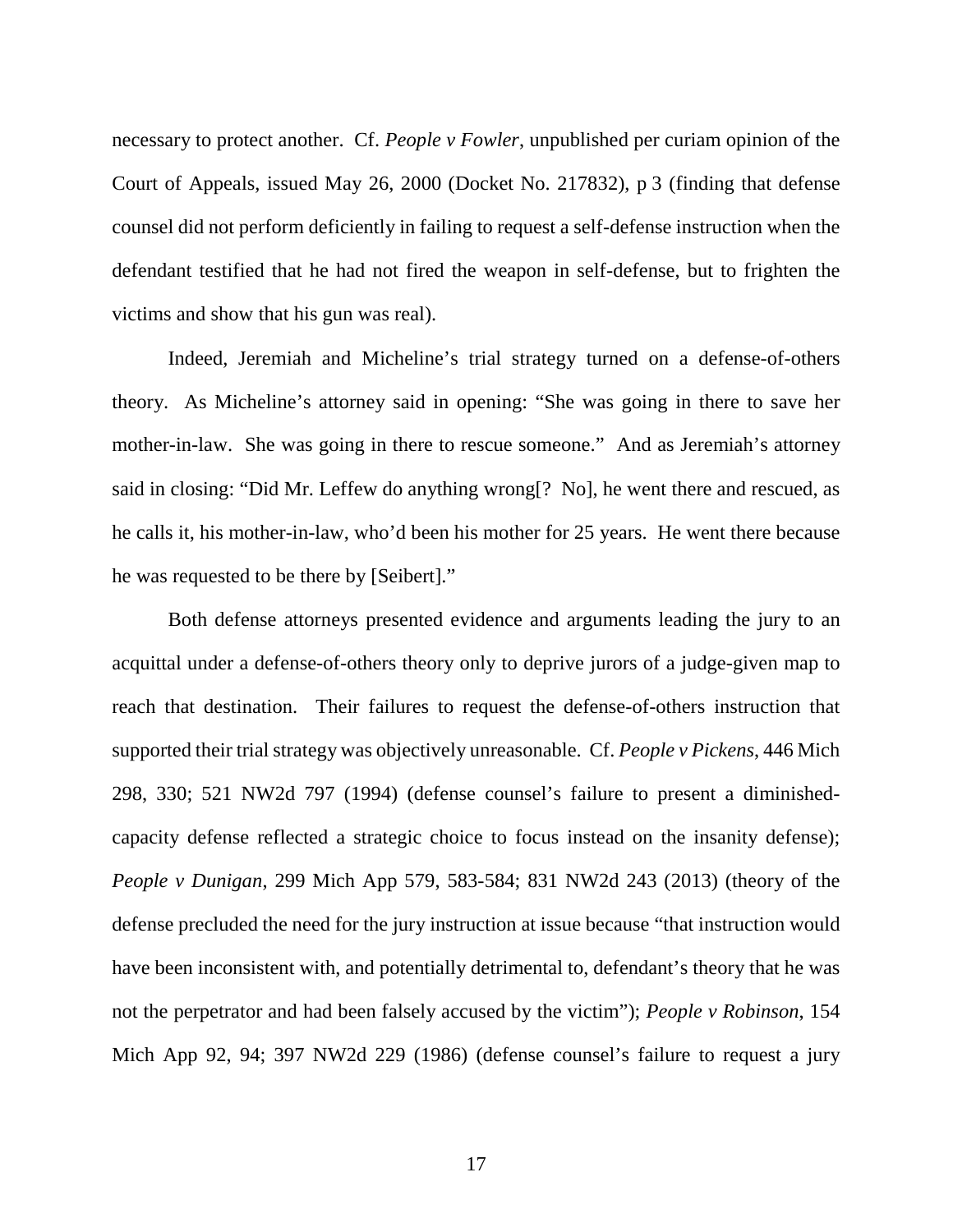instruction on lesser offenses was a matter of trial strategy because such instructions may have reduced the chance of acquittal).

#### C. DEFENSE COUNSEL'S ERRORS PREJUDICED BOTH DEFENDANTS

Deficient performance isn't enough for relief; the error must have prejudiced Jeremiah and Micheline. That is, there must be a reasonable probability of a different outcome had the error not been committed. *Strickland*, 466 US at 694.

Jury-instruction challenges often focus on imperfections. "Even if the instructions are somewhat imperfect, reversal is not required as long as they fairly presented the issues to be tried and sufficiently protected the defendant's rights." *People v Aldrich*, 246 Mich App 101, 124; 631 NW2d 67 (2001). Likewise, "[i]nstructional errors that omit an element of an offense, or otherwise misinform the jury of an offense's elements, do 'not *necessarily* render a criminal trial fundamentally unfair or an unreliable vehicle for determining guilt or innocence.' " *People v Kowalski*, 489 Mich 488, 501; 803 NW2d 200 (2011), quoting *Neder v United States*, 527 US 1, 9; 119 S Ct 1827; 144 L Ed 2d 35 (1999).

But Jeremiah and Micheline's jury was not presented with merely an "imperfect instruction," *id*. at 501-502, about the defense-of-others justification; the jury was provided with *no* instruction. Even so, "[n]o error results from the absence of an instruction as long as the instructions as a whole cover the substance of the missing instruction." *Kurr*, 253 Mich App at 327. Because "[j]ury instructions are to be read as a whole rather than extracted piecemeal to establish error," *id*., we consider each defendant's claim of prejudice separately, given their entire individual jury instructions.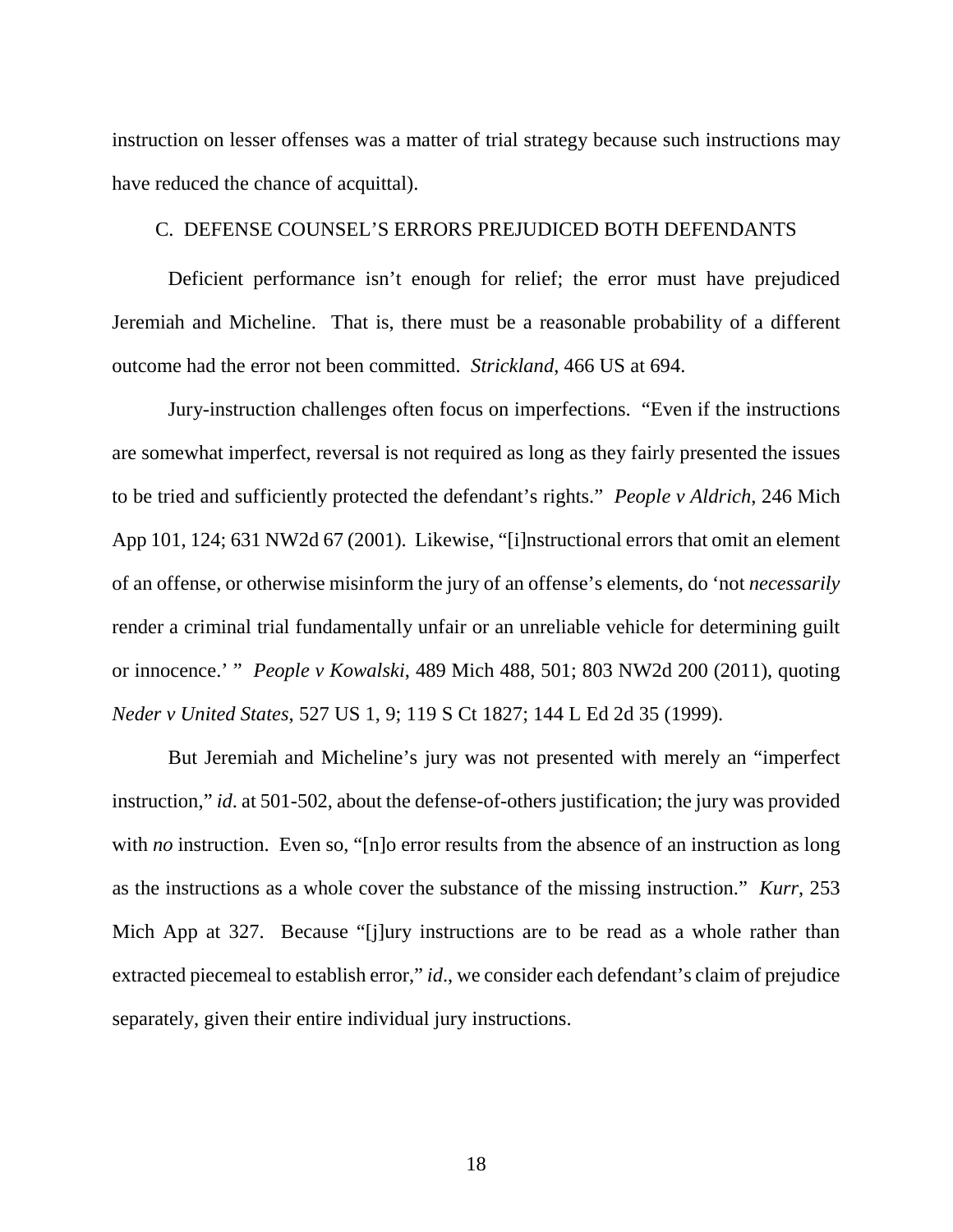#### 1. MICHELINE'S HOME-INVASION CHARGE

Micheline was charged with third-degree home invasion, MCL 750.110a(4)a, which requires a showing that the defendant either intended to, or did, commit a misdemeanor during the breaking and entering of a dwelling. In Micheline's case, the underlying misdemeanor was malicious destruction of property less than \$200, MCL 750.380(5), based on the damage she caused to Porter's door. One element of malicious destruction of property less than \$200 is that the defendant knows what they are doing is wrong. Micheline's jury was instructed:

In determining whether she committed that misdemeanor you must consider, with the evidence, and she's not charged with a misdemeanor, but you have to find that there was an intent to commit a misdemeanor before you can find her guilty of the breaking and entering.

And that Malicious Destruction of Property, of a Building under \$200, the elements are: First, that the building or anything permanently attached to it belongs to someone else. Second, that the defendant destroyed or damaged that building or anything permanently attached to it. Third, that *the defendant did this knowing that it was wrong*, *without just cause* **[***or***]**  *excuse*, and with the intent to damage or destroy the property, and fourth, that the extent of the damage was some amount less than \$200. [Emphasis added.]

The Court of Appeals held that because the jury was informed that it could only convict if it found Micheline destroyed Porter's property "knowing that it was wrong, without just cause [or] excuse," the lack of a defense-of-others instruction did not prejudice her. *Leffew*, unpub op at 5-6. As the panel saw it: "The jury's verdict indicates that, despite defense counsel's arguments, the jury rejected the theory that Micheline was justified in her actions; there is no reason to conclude that an instruction on defense of others would have altered that conclusion." *Id*. at 6. The panel seems to have reasoned that the jury's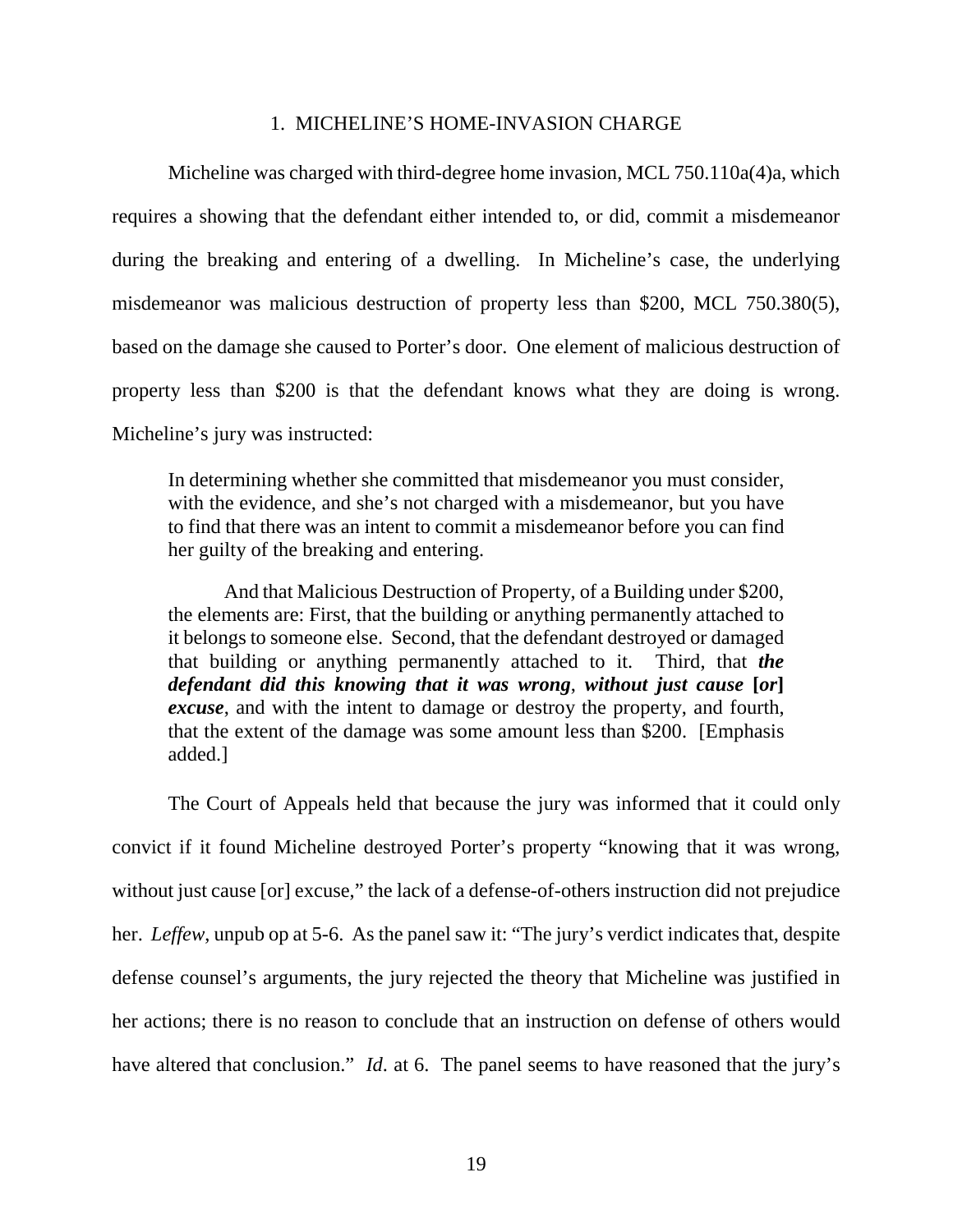conviction meant it found Micheline had acted "without just cause or excuse," so a defense-

of-others instruction would not have made a difference.

We disagree. Had defense counsel requested a defense-of-others jury instruction, the trial court would have explained to the jury that:

(1) The defendant claims that she acted in lawful defense of Lisa Seibert. A person has the right to . . . [act] in defense of another person under certain circumstances. If a person acts in lawful defense of others, her actions are justified and she is not guilty of home invasion.

(2) You should consider all the evidence and use the following rules to decide whether the defendant acted in lawful defense of Lisa Seibert. Remember to judge the defendant's conduct according to how the circumstances appeared to her at the time she acted.

(3) First, at the time she acted, the defendant must not have been engaged in the commission of a crime.

(4) Second, when she acted, the defendant must have honestly and reasonably believed that she had to . . . [act] to protect Lisa Seibert from the imminent unlawful use of force by another. If her belief was honest and reasonable, she could act at once to defend Lisa Seibert, even if it turns out later that she was wrong about how much danger Lisa Seibert was in.

(5) Third, . . . when you decide whether [the defendant's actions] seemed necessary, you should consider whether the defendant knew about any other ways of protecting Lisa Seibert, but you may also consider how the excitement of the moment affected the choice the defendant made.

(6) Fourth, the right to defend another person only lasts as long as it seems necessary for the purpose of protection.

(7) Fifth, the person claiming self-defense must not have acted wrongfully and brought on the assault. However, if the defendant only used words, that does not prevent her from claiming self-defense if she was attacked. [See M Crim JI 7.22, as amended September 2007.]

The defense-of-others instruction would have come with a corollary jury instruction

explaining that the prosecution had to disprove that Micheline acted in defense of Seibert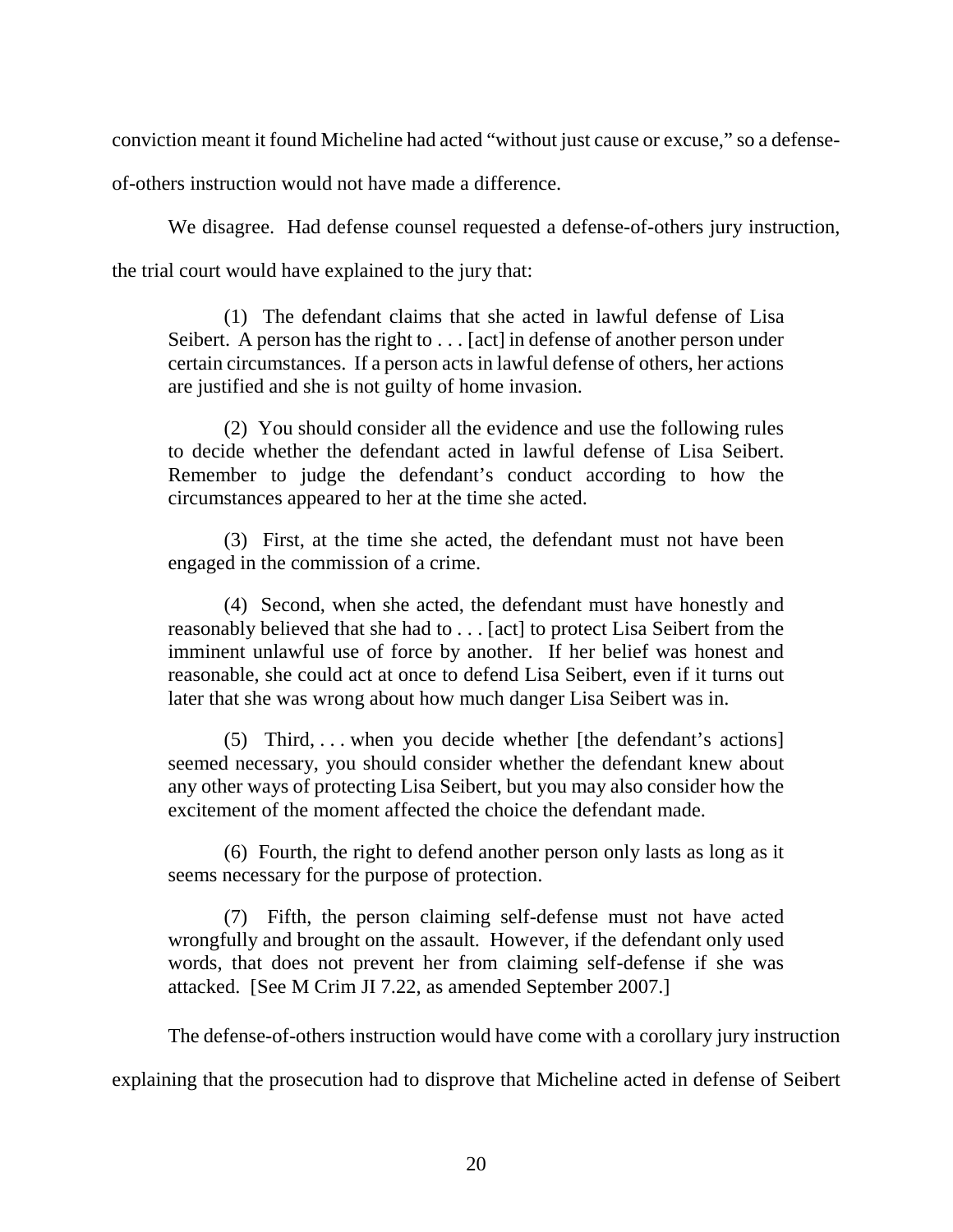beyond a reasonable doubt. M Crim JI 7.20; see also *Dupree*, 486 Mich at 709-710 ("Having concluded that the common law affirmative defense of self-defense may be interposed in this felon-in-possession case, we also conclude that the prosecution bears the burden of disproving the common law defense of self-defense beyond a reasonable doubt.... This allocation of the burden of proof is well settled in this Court  $\dots$ ...").

We disagree with the Court of Appeals; counsel's failure to request a defense-ofothers jury instruction prejudiced Micheline. First, the "without just cause or excuse" language in the malicious-destruction-of-property instruction, which offered no guidance about what might constitute "just cause or excuse," was inadequate to explain why Micheline's conduct was, in fact, excused. Her defense hinged on an excuse the law recognizes—defense of others—but those dots were never connected for the jury.

The prosecution has argued that "without just cause or excuse" is so broad that it benefited Micheline and made her acquittal more likely. But the opposite is true. "[W]ithout just cause or excuse" is broad, but it is also too undefined to be analytically useful in this context. The affirmative-defense instruction, *because of its specificity*, would have told the jury that the circumstances described by Micheline are defined by the law as just cause. The jury would not have had to guess about what causes are sufficiently "just" to break into a home or whether Micheline, knowing that breaking down a door "was wrong," was still justified in doing so. Instead, the jury would have been told that Micheline "ha[d] the right to ... [act] to defend another person under certain circumstances" and could then have decided whether the prosecution proved beyond a reasonable doubt that Micheline's belief that her conduct was necessary to protect Seibert was not reasonable. M Crim JI 7.22, as amended September 2007.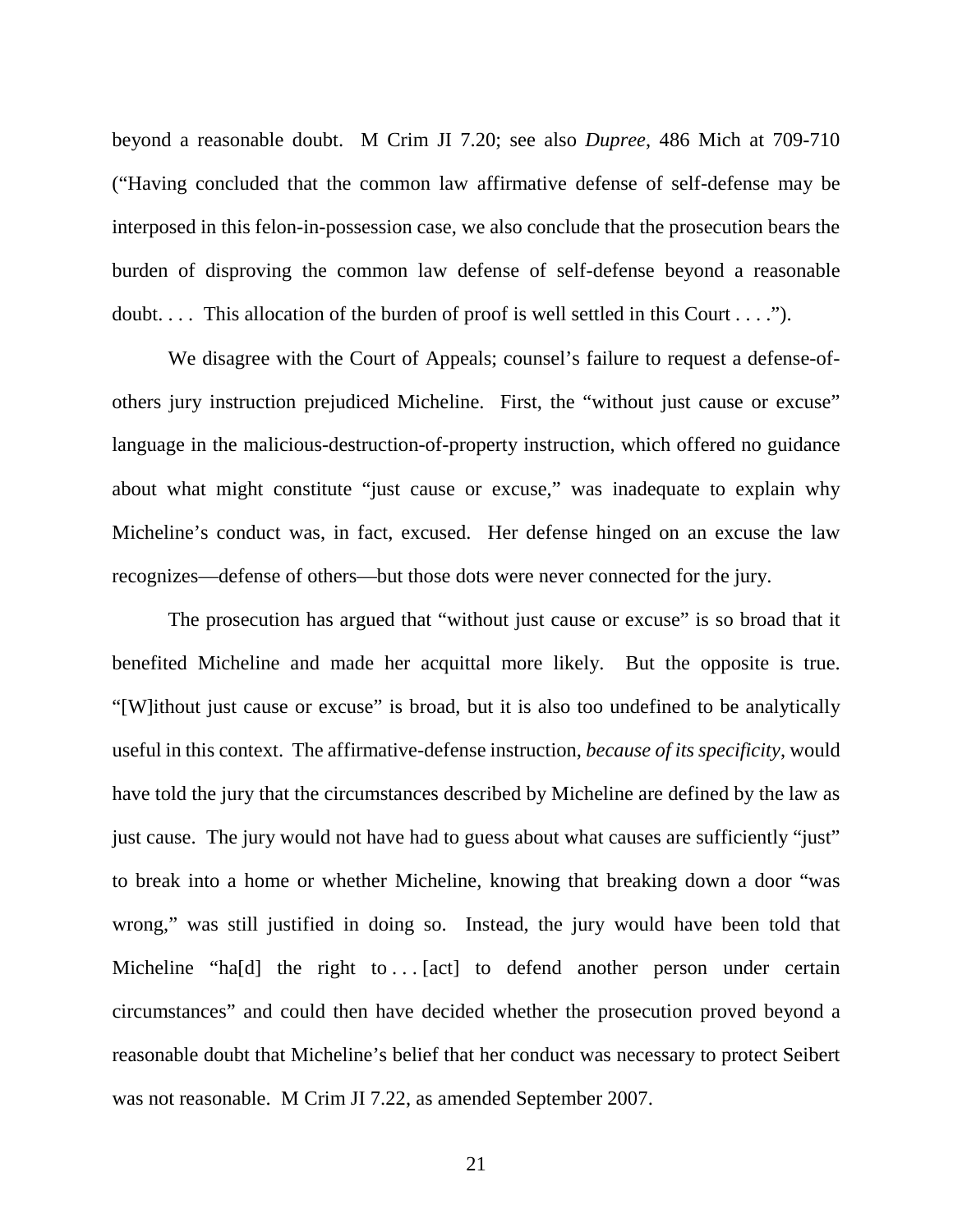Second, and relatedly, the defense-of-others instruction would have provided jurors a framework for how to judge Micheline's conduct given the divergent testimony. The court would have told the jury that it should judge Micheline's "conduct according to how the circumstances appeared to her at the time" and that it could consider "how the excitement of the moment affected the choice [Micheline] made." M Crim JI 7.22(2) and (5), as amended September 2007. And the jury would have learned that so long as Micheline's belief was honest and reasonable, it did not matter if Seibert had not, in fact, been facing imminent, unlawful force. M Crim JI 7.22; *Heflin*, 434 Mich 482. There is a reasonable probability that jurors who concluded that Seibert was not in imminent danger felt compelled to convict Micheline, without understanding that what was important was Micheline's perspective. *People v Adamowicz*, 503 Mich 880, 880 (2018) ("In a selfdefense claim, the accused's conduct is judged according to how the circumstances appeared to him at the time he acted.").

If the "without just cause [or] excuse" clause in the malicious-destruction-ofproperty instruction could replace the defense-of-others instruction, it is hard to imagine how a defendant could ever show prejudice whenever the charged offense includes some reference to a lack of justification. A defendant charged with first-degree premeditated murder, for which the prosecution must establish that the "killing was not justified [or] excused," M Crim JI 16.1(6), who acted in self-defense, could not establish prejudice if their attorney failed to request a self-defense instruction. The affirmative-defense instruction gives meaning to the offense element.

The jury heard four accounts of what happened. Had the court instructed Micheline's jury that the law allowed her conduct if she reasonably and honestly believed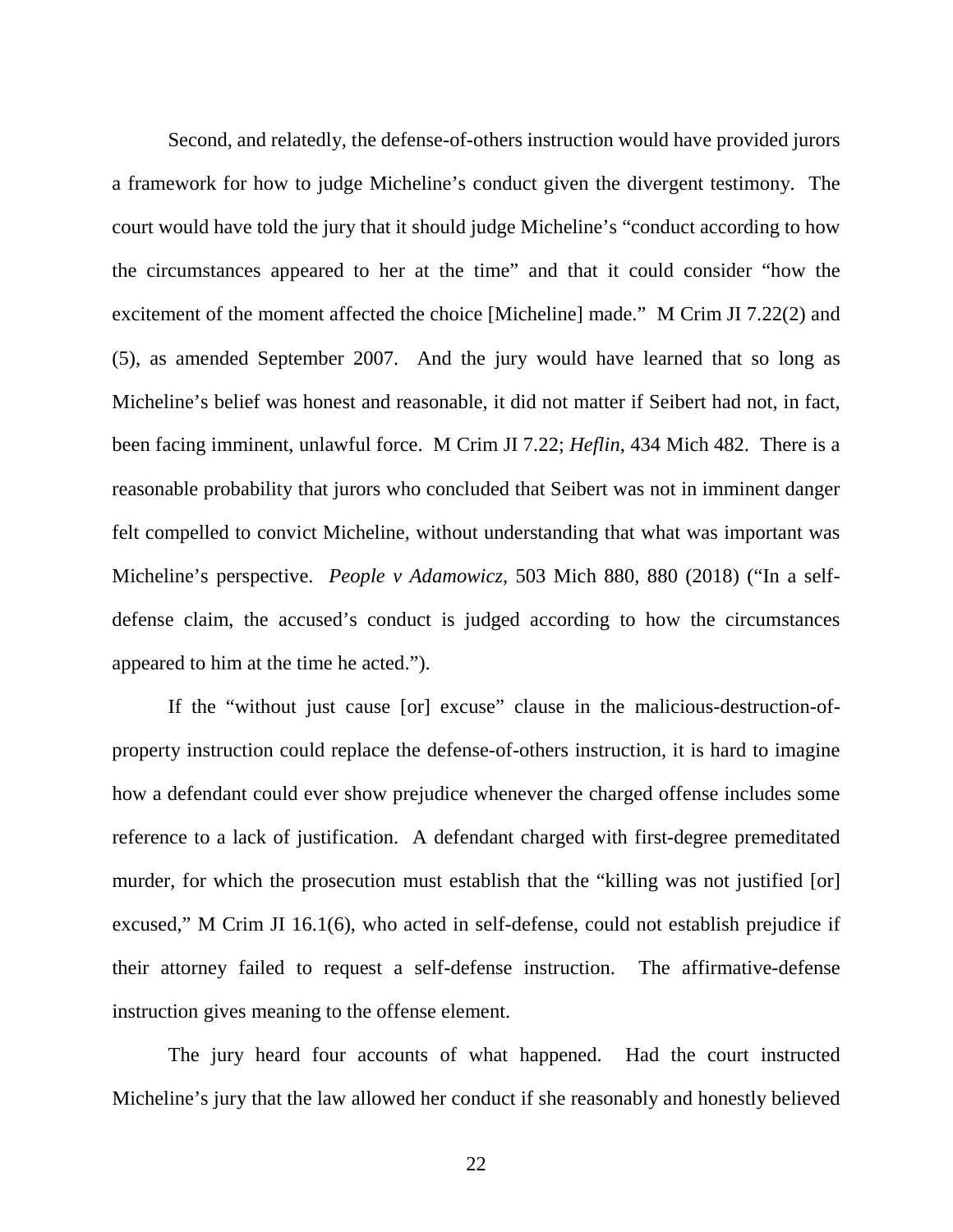Seibert was in danger, a different outcome is reasonably probable. The absence of the instruction is "sufficient to undermine confidence in the outcome." *Strickland*, 466 US at 694.

#### 2. JEREMIAH'S HOME-INVASION CHARGE

The trial court instructed the jury about the elements of Jeremiah's home-invasion

charge:

The defendant, Mr. Leffew, is charged with Home Invasion in the 1st Degree. To prove this charge, the prosecutor must prove each of the following elements beyond a reasonable doubt: First, that the defendant entered a dwelling without permission. It does not matter whether the defendant got his entire body inside. If the defendant put any part of his body into the dwelling without permission, that is enough to count as an entry. Second, that when the defendant entered, was present in, or was leaving the dwelling, he committed the offense of assault. Third, that when the defendant entered, was present in, or was leaving the dwelling, either one of the following circumstances existed, the circumstance in this case was that another person was lawfully present in the dwelling.

The court also explained the elements of assault, the underlying offense supporting

Jeremiah's home-invasion charge:

The defendant is charged with the crime of Felonious Assault, that would be Mr. Leffew, and felonious assault is just another name for assault with a dangerous weapon. To prove this charge, the prosecutor must prove each of the following elements beyond a reasonable doubt. First, that the defendant either attempted to commit a battery on Michael Porter or did an act that would cause a reasonable person to fear or apprehend an immediate battery. A battery is a forceful or violent touching of the person or something closely connected with the person. Second, that the defendant intended either to injure Michael Porter, or to make Michael Porter reasonably fear an immediate battery. Third, that at the time, the defendant had the ability to commit a battery, appeared to have the ability, or thought he had the ability. Fourth, that the defendant committed an assault with a knife.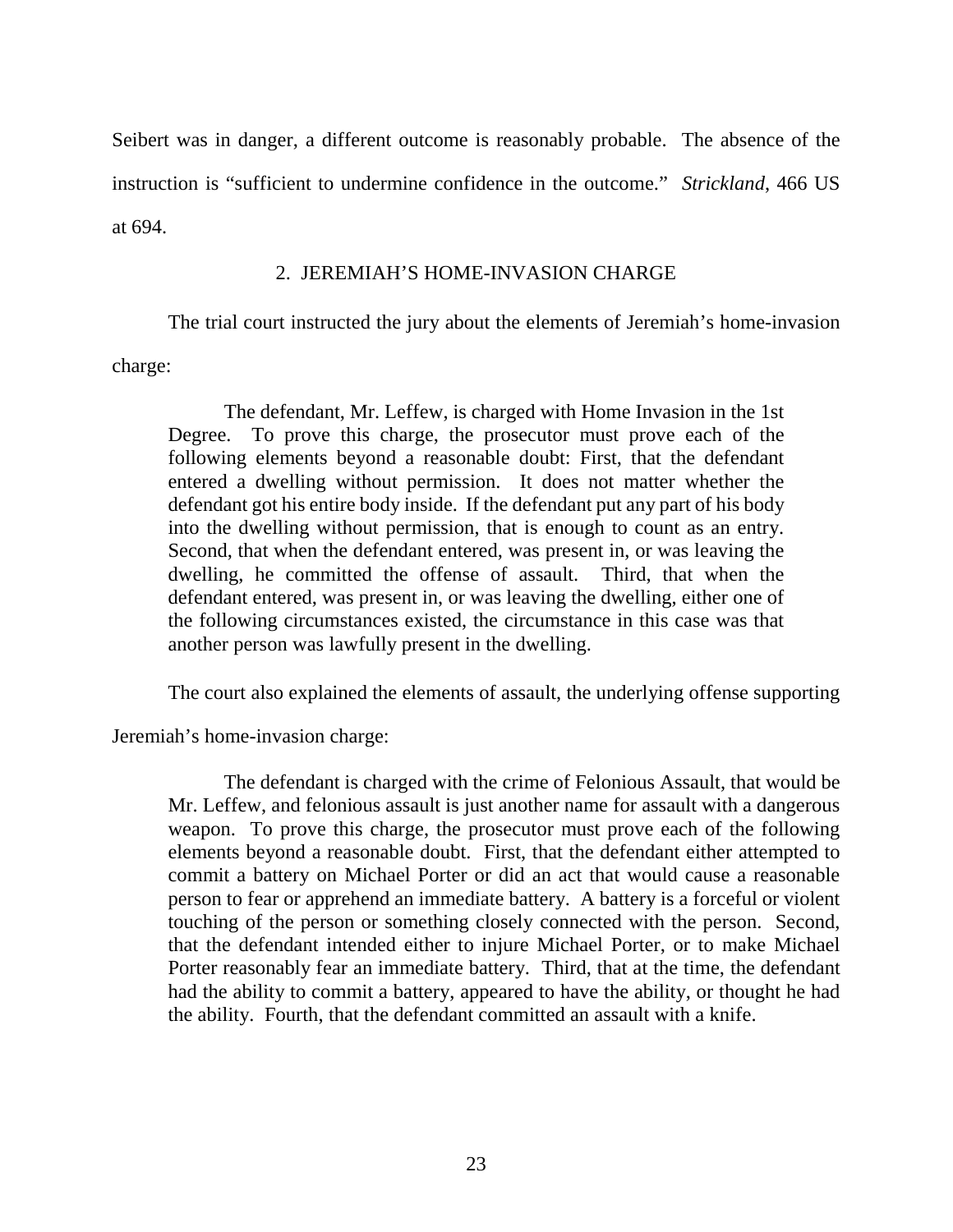That the jury was not told that the law excused Jeremiah's conduct if he reasonably and honestly believed Seibert or Micheline were in imminent danger prejudiced him for many of the same reasons it prejudiced his wife. But where Micheline's underlying charge of malicious destruction of a building required the prosecution to show she acted "knowing that it was wrong, without just cause or excuse," neither offense Jeremiah was charged with included a similar element. It is hard to imagine how a juror hearing the instructions could acquit Jeremiah. Jeremiah conceded the elements of the home-invasion charge; he argued that he was justified nonetheless because he was acting to protect Seibert and Micheline. Had the jury been told that the law supported Jeremiah's defense, a different outcome was reasonably probable.

The prosecution believes that because the jury was not persuaded that Micheline acted with "just cause or excuse," we can assume that a defense-of-others instruction would not have made a difference for Jeremiah. That is, because Jeremiah and Micheline had the same factual defense, and the jury didn't believe Micheline's actions were justified, it would likewise not have been persuaded that Jeremiah's actions were justified.

This argument depends on an understanding that Micheline's jury instructions were sufficient. They were not. But the argument fails for a more fundamental reason, too. It asks us to assume that jurors, when tasked with judging two defendants in a joint trial, would, without being instructed to do so, impute jury instructions for one defendant to the other. "It is well established that jurors are presumed to follow their instructions." *People v Graves*, 458 Mich 476, 486; 581 NW2d 229 (1998). If the court had explained to the jury that the law supported Jeremiah's defense, a different outcome was reasonably probable.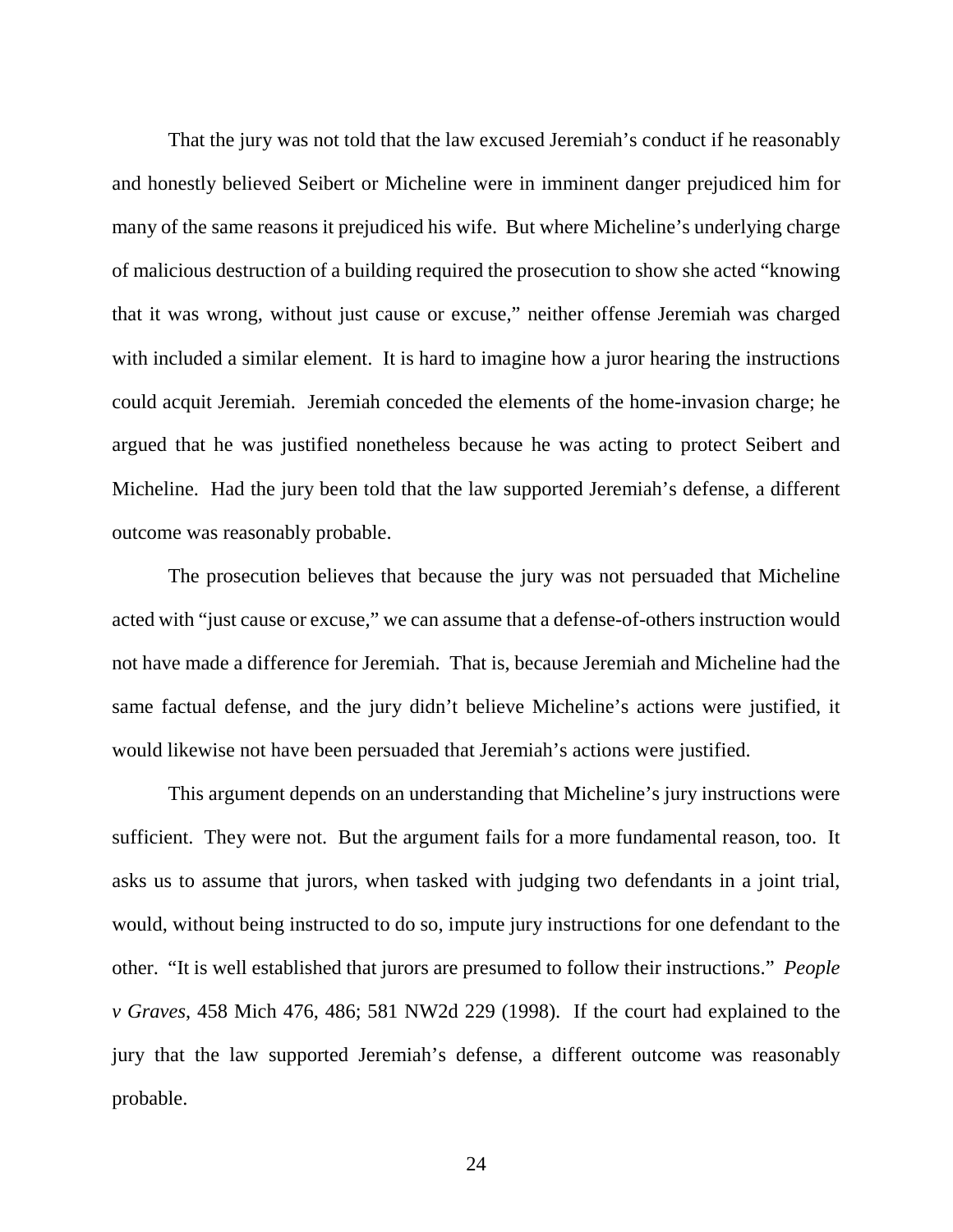## D. THE FAILURE TO REQUEST A DEFENSE-OF-OTHERS INSTRUCTION FOR JEREMIAH'S FELONIOUS-ASSAULT CHARGE CONSTITUTED INEFFECTIVE ASSISTANCE OF COUNSEL

The jury convicted Jeremiah of felonious assault for his knife-wielding confrontation with Porter in the kitchen. The Court of Appeals correctly noted that a defendant cannot assert the affirmative defenses of self-defense or defense of others if they are the initial aggressor. See *Riddle*, 467 Mich at 119, 120 n 8. The panel summarized Jeremiah's and Porter's divergent testimonies before reaching two conclusions.

The panel first held that the affirmative defense was unavailable to Jeremiah because he was the initial aggressor. *Leffew*, unpub op at 8 n 9. To reach this conclusion, the panel credited Porter's version of events over Jeremiah's. But the question of who was the initial aggressor was for the jury to decide, not the panel. *People v Kolanek*, 491 Mich 382, 411; 817 NW2d 528 (2012) ("[T]hose issues requiring factual resolution and pertaining to the credibility of witnesses and weight of the evidence" are left to the jury); see also *Rajput*, 505 Mich at 12 (holding that the Court of Appeals engaged in "improper fact-finding" when it found that the defendant was not entitled to a self-defense instruction because he was the initial aggressor); *People v Martin*, unpublished per curiam opinion of the Court of Appeals, issued November 18, 2021 (Docket No. 348584), p 4 ("Although *Rajput* was a case in which the jury instructions were denied—not one in which defense counsel failed to request them—the same principles apply.").

The relevant question is whether Jeremiah put forward "some evidence" that he acted in defense of others and was not the initial aggressor. Jeremiah testified that right after he entered the home, Porter began punching him repeatedly. What's more, because Jeremiah claimed that he was also acting to defend his wife, Porter's act of smashing a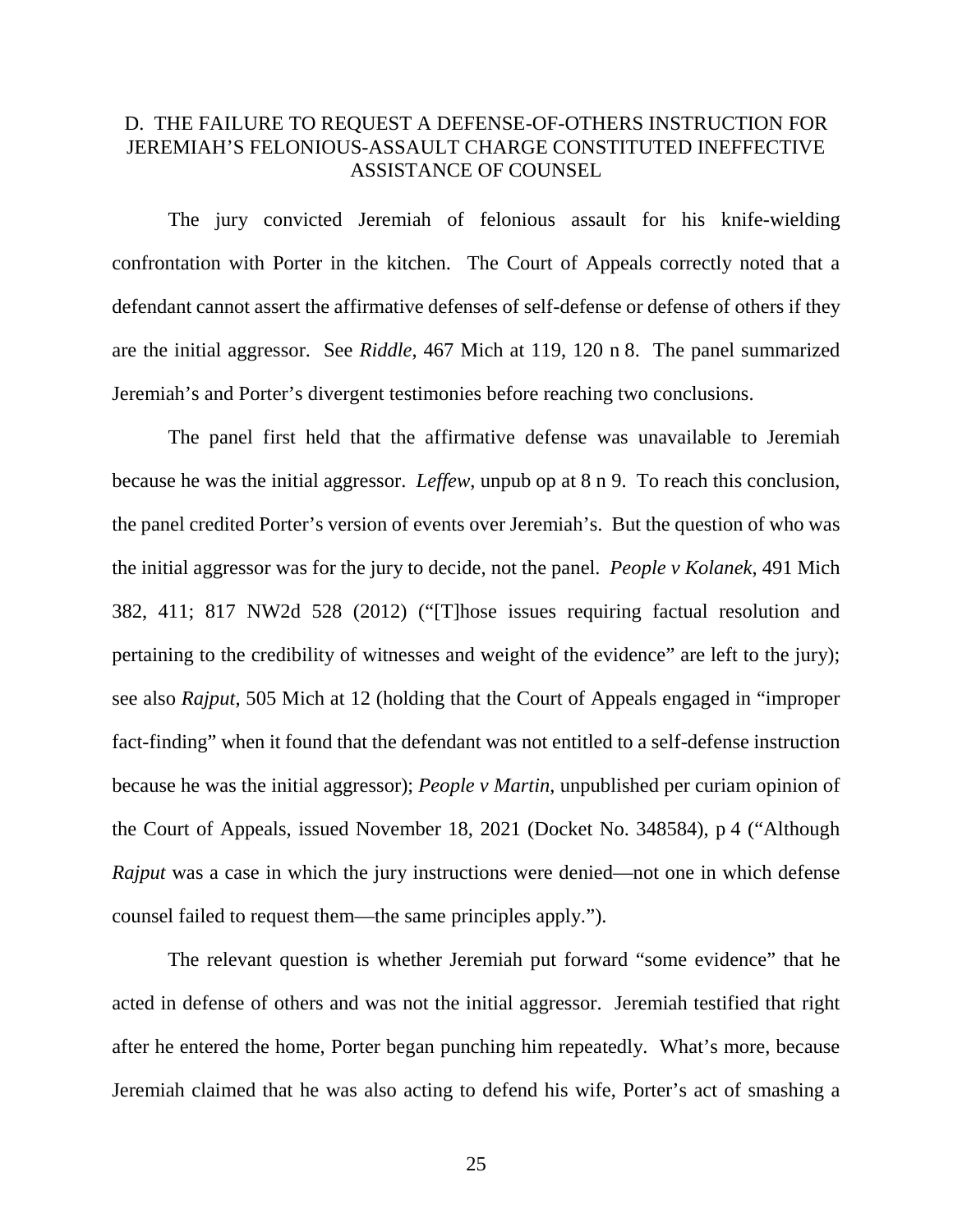glass ashtray over Micheline's head moments before Jeremiah entered the home could also be considered the initial act of aggression. These are questions a jury determines, not the Court of Appeals.

The Court of Appeals also concluded that "[t]here is no indication, under either version of events, that Micheline was under any threat of physical assault by Porter at the time Jeremiah gained possession of the knife." *Leffew*, unpub op at 8. This second conclusion presents a closer question. Jeremiah did not specifically testify that he reasonably and honestly believed that his wife faced imminent harm. But he did say that when he entered the home and wielded the knife, he saw his wife lying facedown in a pool of her own blood and having a seizure in the same room as Porter. These facts might have given Jeremiah reason to believe that his severely injured wife was in imminent danger of further attack by Porter. Indeed, upon picking up the knife, Jeremiah testified that he pleaded with Porter, "Please, just stop and let us go." He testified that he picked up the knife "to defend [him]self and [his] wife." A jury could find that Jeremiah honestly and reasonably believed that he needed to use force to protect his injured wife.

Jeremiah's counsel's failure to request a defense-of-others instruction for the felonious-assault charge prejudiced Jeremiah. As with the home-invasion charge, counsel conceded that the elements of felonious assault had been satisfied: Jeremiah had acted in a way to reasonably cause Porter to fear a violent touching. He had intended to cause Porter fear. He had the ability to cause an injury. And he was armed with a knife. He conceded all of this because, he explained, Jeremiah acted to defend Seibert and Micheline. The jury heard Jeremiah and his counsel concede that the prosecution had proven all the elements of felonious assault but never knew that the law excused Jeremiah's conduct if his belief